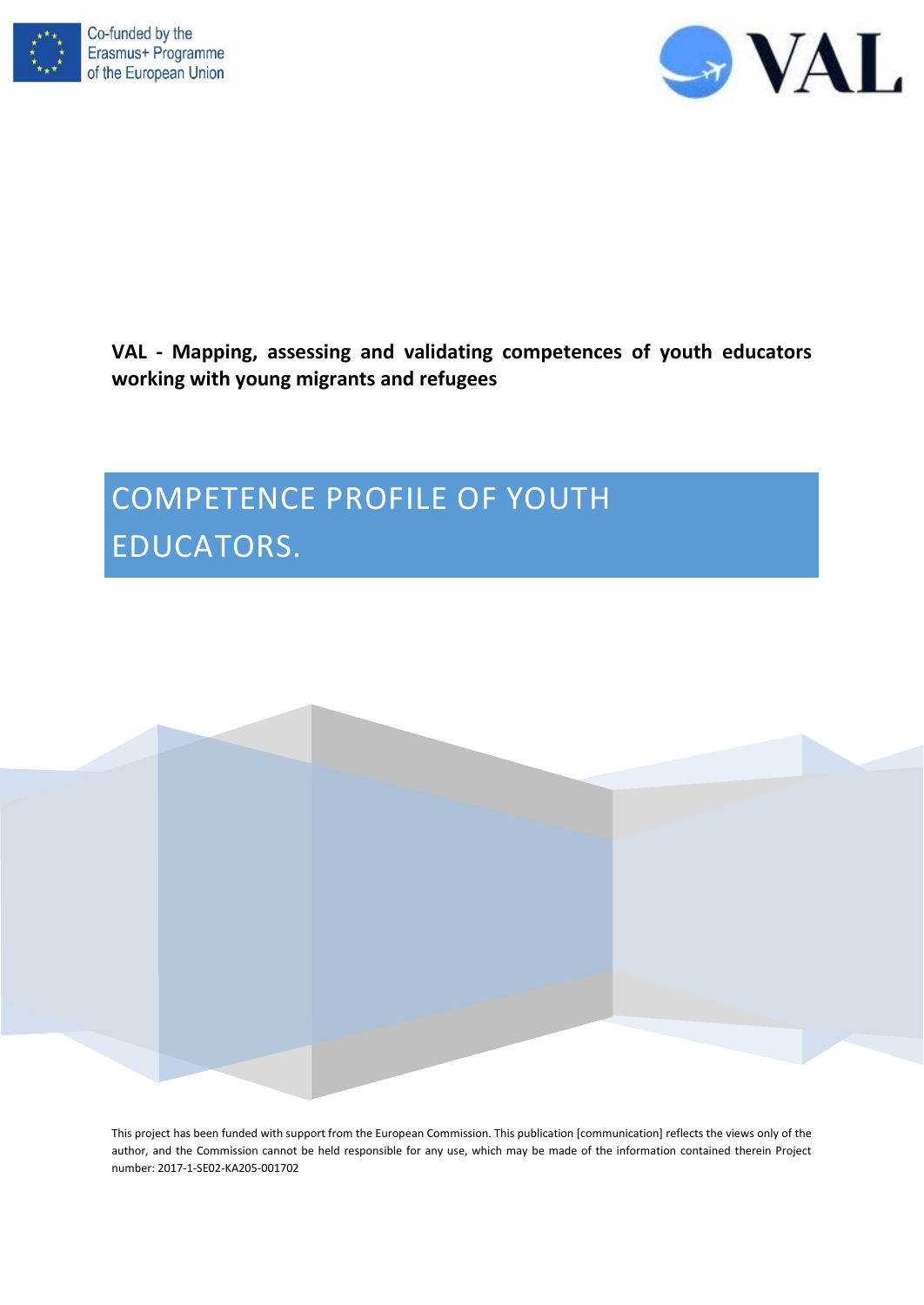

# CONTENT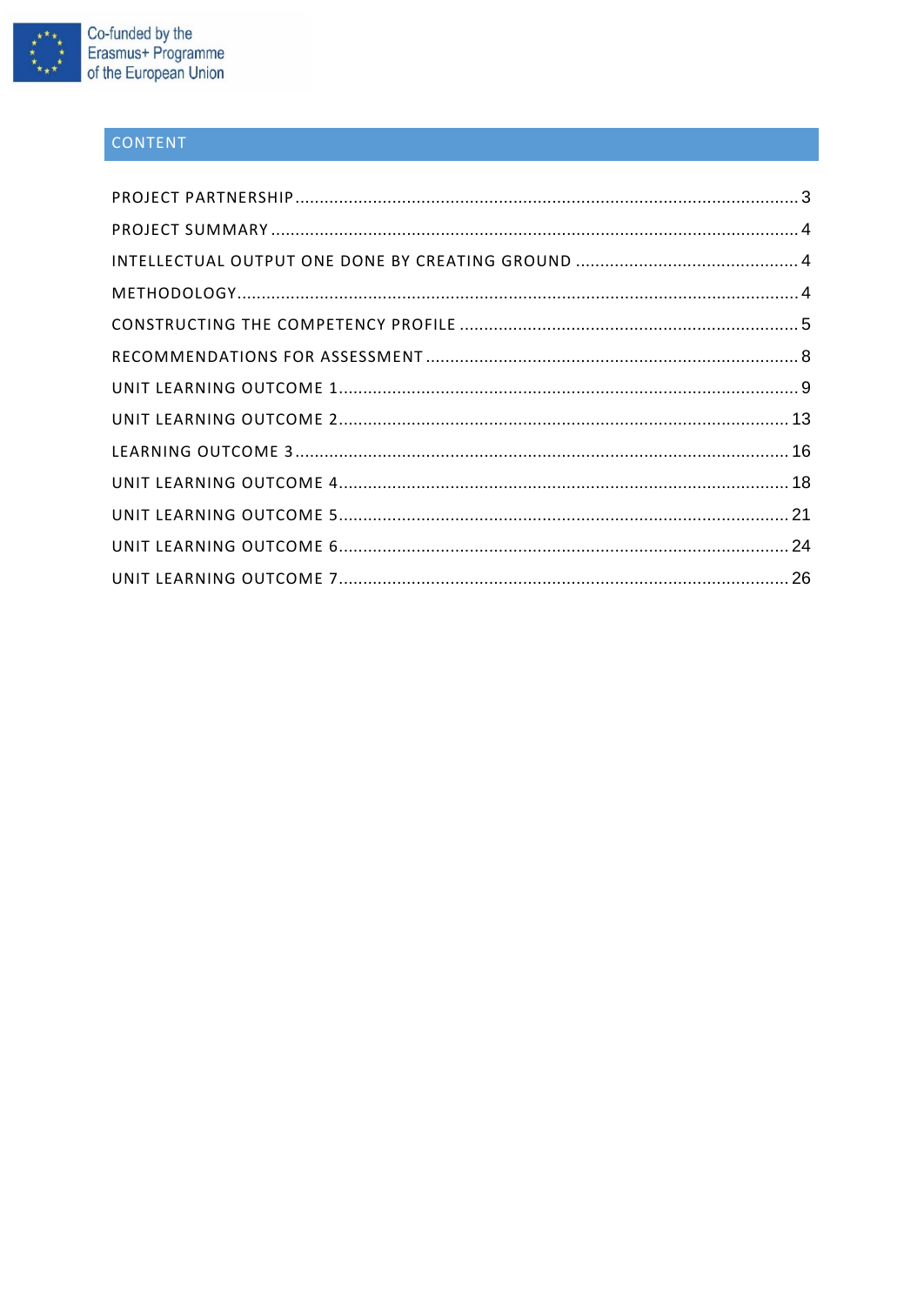

# <span id="page-2-0"></span>PROJECT PARTNERSHIP



Folkuniversitetet, Stiftelsen vid Lunds universitet Website: [http://www.folkuniversitetet.se](http://www.folkuniversitetet.se/) Contact: [Ingmarie.rohdin@folkuniversitetet.se](mailto:Ingmarie.rohdin@folkuniversitetet.se) & [asa.kajsdotter@folkuniversitetet.se](mailto:asa.kajsdotter@folkuniversitetet.se)

**TRAINING CENTRE** by **16** idee

IDEC Website[: http://www.idec.gr](http://www.idec.gr/) Contact: [xenia@idec.gr](mailto:xenia@idec.gr) & [info@idec.gr](mailto:info@idec.gr)



CORREA Website[: http://www.correasolutions.org/](http://www.correasolutions.org/) Contact: [europe@correasolutions.org](mailto:europe@correasolutions.org)



VHS CHAM Website[: www.vhs-cham.de](http://www.vhs-cham.de/) Contact: [asikorska@vhs-cham.de](mailto:asikorska@vhs-cham.de)

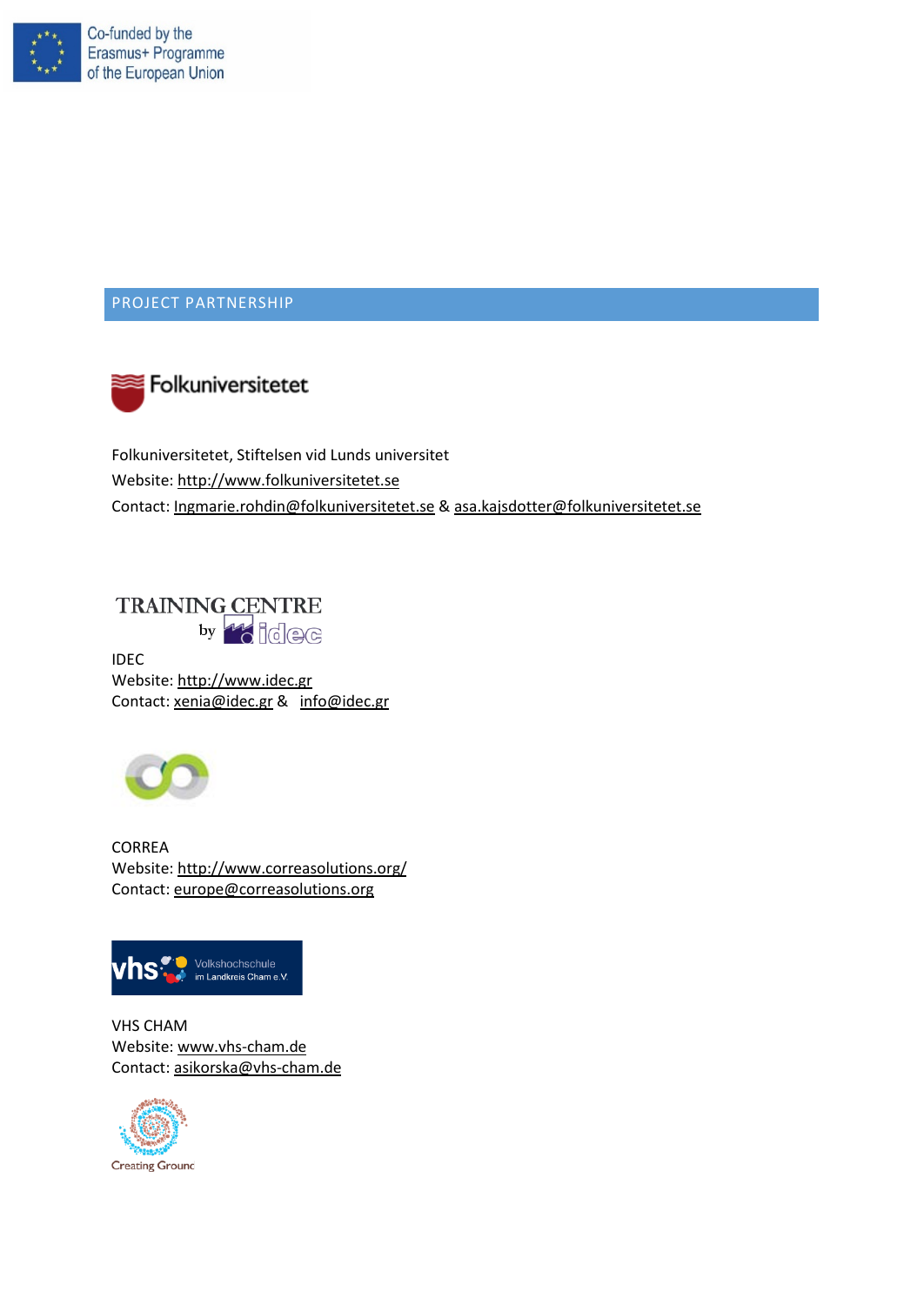

Creating Ground Website[: www.theground.org.uk](http://www.theground.org.uk/) Contact: [info@theground.org.uk](mailto:info@theground.org.uk)

### <span id="page-3-0"></span>PROJECT SUMMARY

The European Union is facing a relevant inflow of migrants / refugees, however a European standard for youth educators working with migrants, and tools to check the quality of their work is missing.

This project wants to improve the current situation by mapping the Competence profile of youth educators working with young migrants and refugees, and by developing a methodology for assessment of their competence called expertise check-up, an E-course for assessors, a European certification and a register for assessors and youth educators that have passed the check-up. The check-up will be carried out thanks also to a web platform.

The description of the Competence profile of the trainer working with migrants / refugees and the check-up will be based on ECVET, and the map referenced with EQF.

The project consortium is composed by organizations working with young migrants / refugees based in SE, EL, FR, DE and UK.

Approximately over 10.000 youth educators and organizations will be informed about the project, and over 600 youth educators will be directly involved in it.

Long term benefits will be better quality of European youth work with young migrants / refugees and improved recognition of skills of European youth educators.

# <span id="page-3-1"></span>INTELLECTUAL OUTPUT ONE DONE BY CREATING GROUND

Intellectual output one:

To create a competency profile of youth educators working with young refugees/migrants:

To create a map detailing the tasks of youth educators working with young refugees and migrants structured according to ECVET guidelines.

The map will describe key activities (Units of Competence) and for every activity knowledge and skills to be militated.

#### <span id="page-3-2"></span>METHODOLOGY

We began IO1 by conducting desk research to find examples of recent uses of ECVET and to research best practice in applying ECVET to competency profiles. We also consulted with partner organizations who sent us examples of competency profiles from their countries.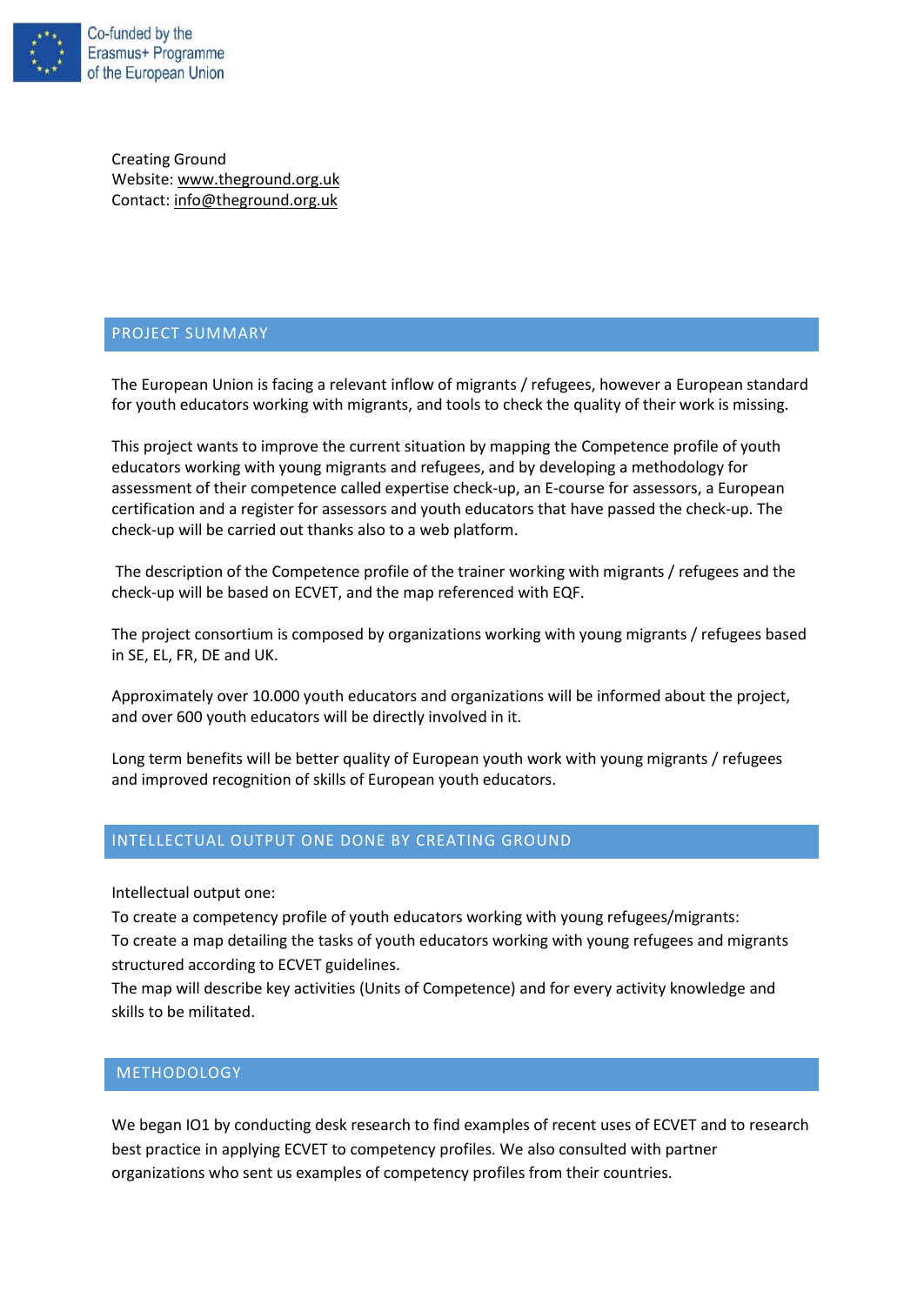

We used our findings to structure a survey which would produce the appropriate information to help us fill in our competency profile. The survey questions focused on key tasks and aims of youth educators from across the partner countries and the skills and knowledge needed to fulfil their tasks. We then analysed the collected results to create a picture of what the key tasks of a youth educator are. We held a consultation with youth educators working in the UK to assess whether our findings accurately reflected their experiences and to assess whether any important information had been neglected.

Once this process was complete, we used the results of the survey to create our competency profile. For the tone of our profile we took inspiration from numerous previous examples, in particular we were inspired by Salto-Youth's ETS Competence Model for Trainers [\(https://www.salto](https://www.salto-youth.net/rc/training-and-cooperation/trainercompetencedevelopment/trainercompetences/)[youth.net/rc/training-and-cooperation/trainercompetencedevelopment/trainercompetences/\)](https://www.salto-youth.net/rc/training-and-cooperation/trainercompetencedevelopment/trainercompetences/) To format our ECVET competency matrix, we drew inspiration from I CARE's Matrix of Competences

[\(http://www.ecvet-projects.eu/Projects/ProjectDetail.aspx?id=32\)](http://www.ecvet-projects.eu/Projects/ProjectDetail.aspx?id=32)

We also consulted with NARIC [\(https://www.naric.org.uk/ecvet/\)](https://www.naric.org.uk/ecvet/) regarding our use of ECVET. For a list of key resources used, please see our report.

# <span id="page-4-0"></span>CONSTRUCTING THE COMPETENCY PROFILE

The responses we received to the survey were key to informing the content of the competency profile. We used the results to guide our recommendations in order to create a competency profile which truly responded to the daily tasks, aims and needs of youth workers working with young refugees and migrants and which specifies the skills, knowledge and competencies needed to conduct their work to a high standard.

We conducted the survey to discover what tasks were common amongst those who identified as a 'youth educator' (paid and voluntary) working with young refugees and migrants across the partner countries.

We constructed the following mind maps to indicate the key themes: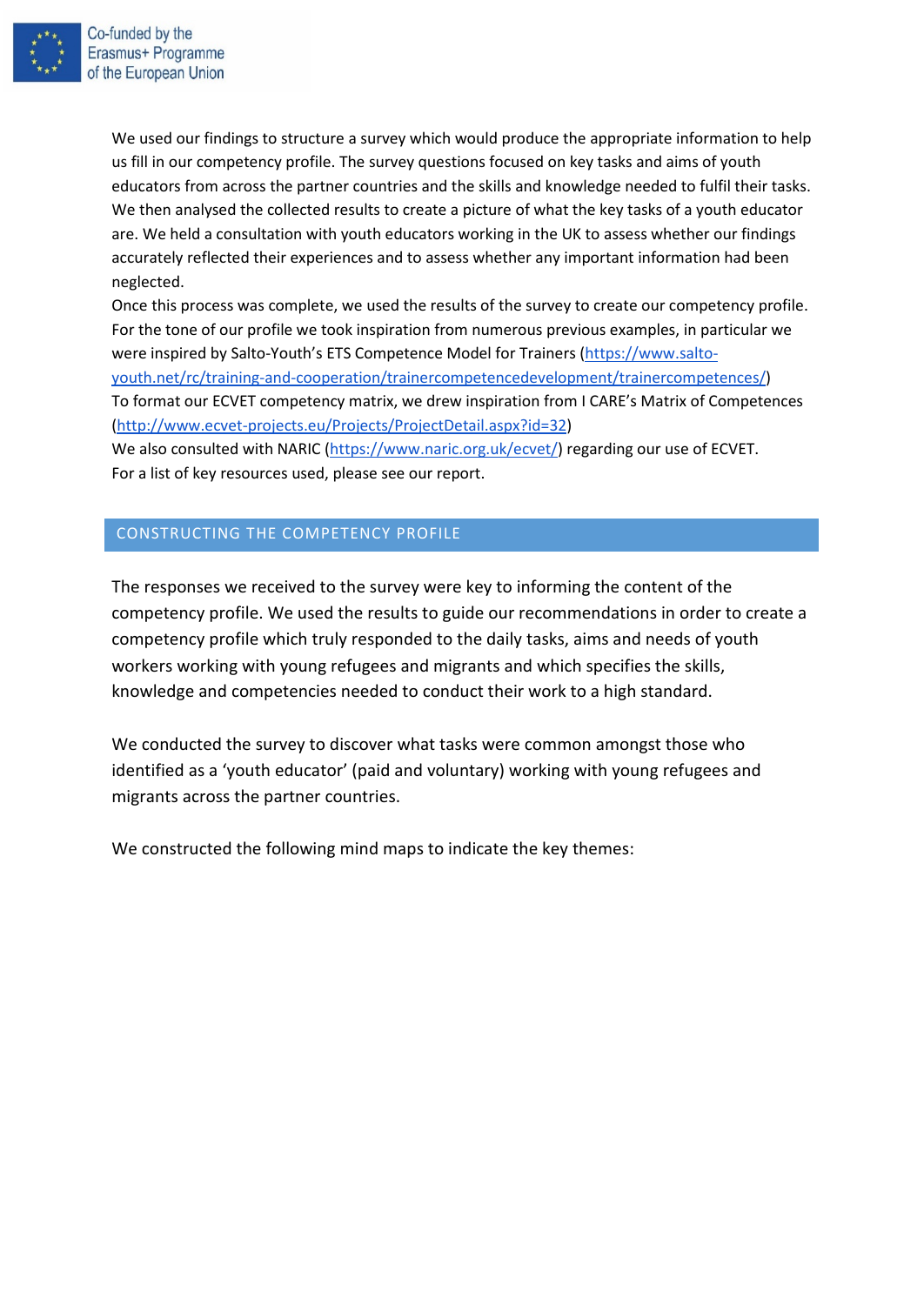

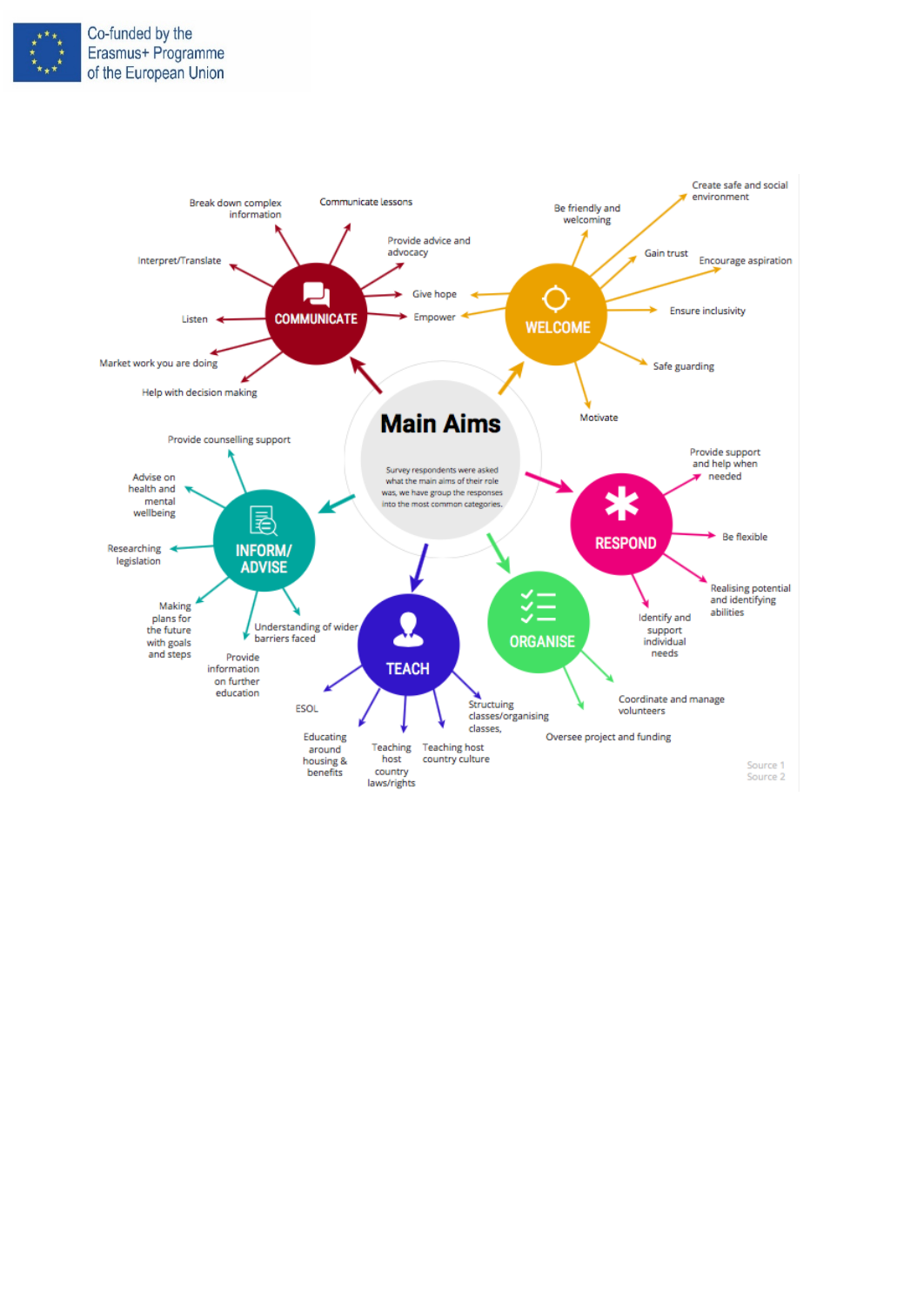



To make the ECVET format applicable to our findings, we had to break down the different components of the roles, to find unity in their requirements and to analyse the skills, knowledge and competencies needed to carry them out in different contexts.

Our survey found that the roles and tasks encompassed by the term 'youth educator' were incredibly wide and varied. That made it more difficult to directly apply the traditional ECVET format, which is usually applied to very specific work processes and tasks in vocational fields which tend not to differ across countries (e.g. hairdressing, mechanics). The tasks identified from the youth educators who took our survey ranged from the very specific (ESOL teachers, mental health supporters, immigration case advisers) to the general (youth work supporters, volunteers for groups). This is why we tried to focus on types of tasks, rather than specific work processes which may only occur in particular settings and therefore exclude some youth educators from the competency profile. Our seven units identify the basic competencies all youth educators should possess, though we understand that some youth educators will require additional technical skills based upon the specific requirements of their role.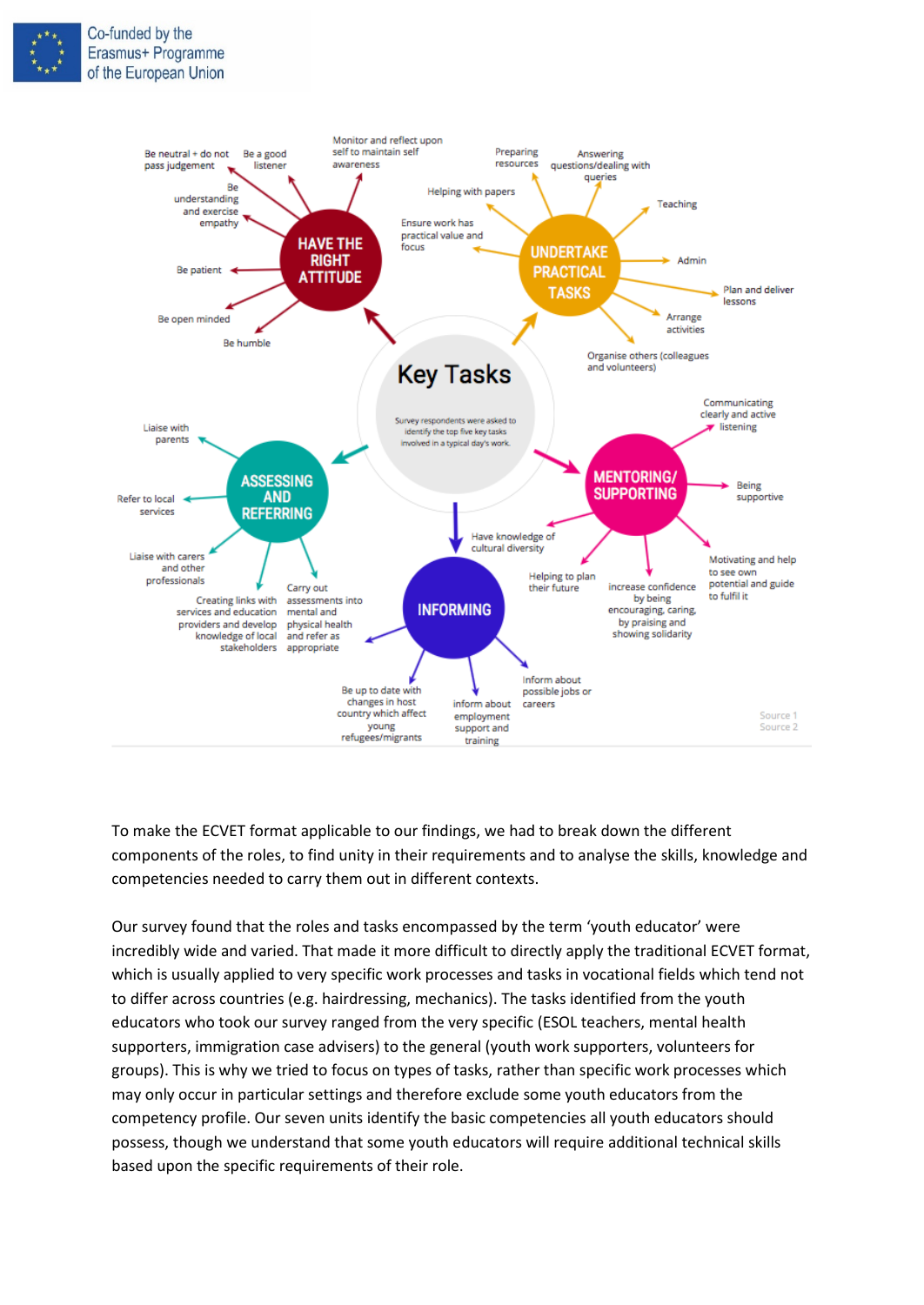

We managed to boil down the data from our survey so that it fit into seven Units of Learning Outcomes. Our aim was to make each Unit broad enough to be applicable to a wide cross-section of roles and tasks conducted by youth educators across the partner countries. In doing so we hope to have created a competency profile which is applicable to youth educators working across different roles, organisations and countries. To this end we believe that every youth educator, no matter their role, should we able to demonstrate a basic level of competency within each Unit. A youth educator who scores highly in each unit will most likely be a more advanced and experienced youth educator, they would therefore be expected to work at a higher level than a youth educator who has low scores in most categories.

This competency profile can therefore be used to test a candidate's ability to complete the basic role of youth educator. For more specific technical roles within this field, organisations will need to develop their own assessment tools to identify a candidate's ability in their areas of requirement.

Each Unit contains the knowledge and skills the youth educator must be able to demonstrate to acquire the ECVET Unit points.

The term 'learner' is used to refer to the young refugees and migrants working with the youth educators.

### <span id="page-7-0"></span>RECOMMENDATIONS FOR ASSESSMENT

Our survey results and consultation suggested that there are three key metrics which usually affect the competency of a youth educator:

Experience: time spent in the role/sector Qualification: whether they have received training and a formal qualification Disposition: whether they have the appropriate attitude to conduct the work

Our competency profile is formulated to translate those metrics so that they can be measured as levels of ability and competency linked to key tasks.

A youth educator's level of experience and qualification can be translated into their ability to demonstrate different competencies, and can be assessed using a performance based assessment corresponding with the appropriate ECVET sub point.

However, our research found that the youth educator's attitude was a key indicator of their competency. This means that a performance based assessment must also be able to assess whether the youth educator is adopting the correct attitude to carry out their work.

A similar problem relating to the incorporation of 'attitudes' into ECVET competency profiles was encountered by the I CARE project. They chose the following approach to tackle the issue: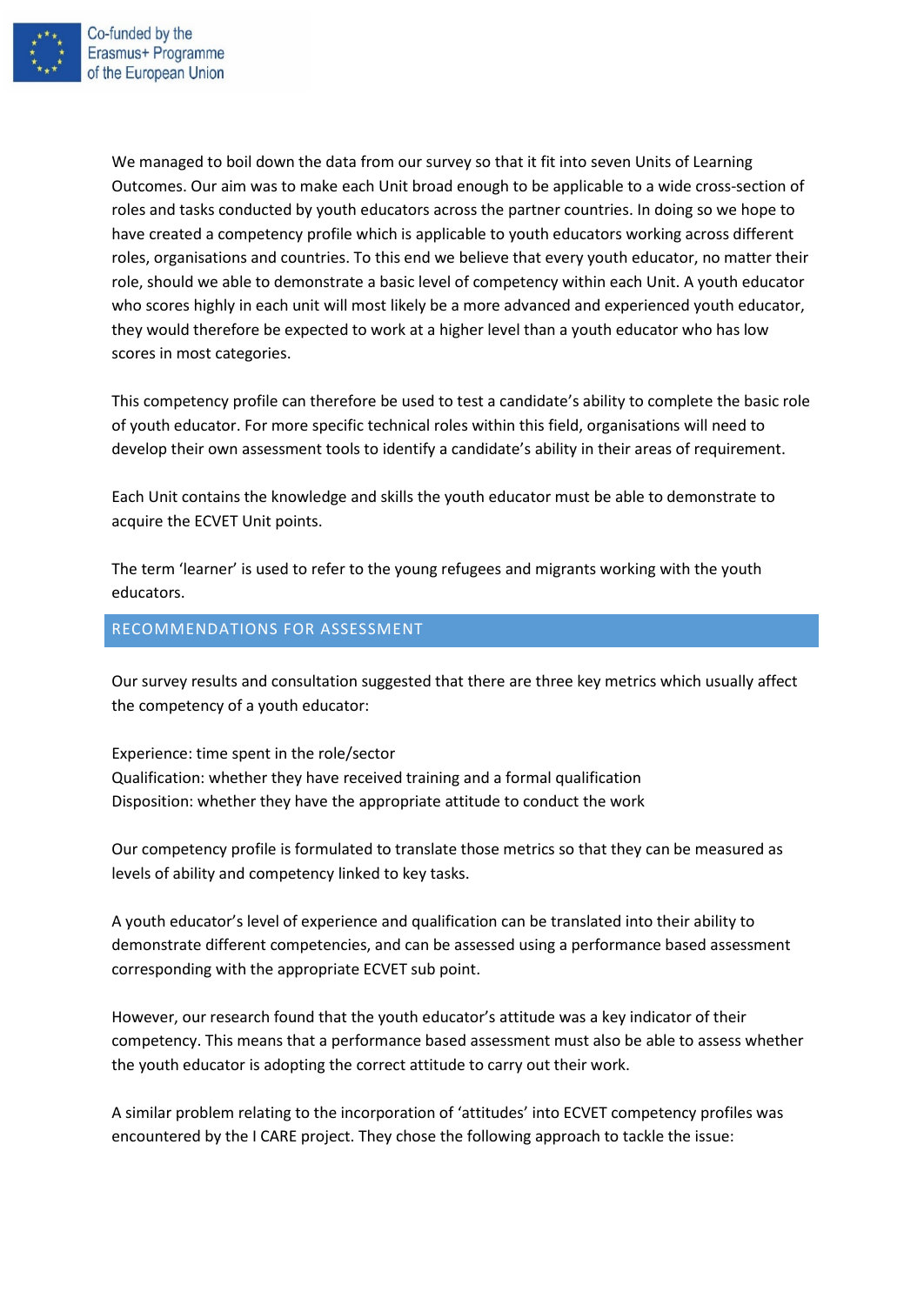

Co-funded by the Erasmus+ Programme of the European Union

> "The importance of 'attitudes' in care professions lead to the question how these attitudes can be assessed. The project decided that attitudes should not be assessed as such but again should be connected to daily actions and real situations. For instance, a care worker should understand the patient's' situation and should be able to perform the necessary actions respecting the specific physical and psychological conditions of the patient. In other words, while for the matrix, the different competences that belong to a specific work task have been analysed and distinguished, the assessment tasks synthesises them again to complete work tasks in 'almost real' situations. Consequently, the assessment takes place through a practical test related to these almost real situations. A short written test is also foreseen."

> Inspired by their approach, we have formulated our 'Skills' section so that it also encompasses attitudes and behavioural competencies. The youth educator should be able to prove that they can carry out their tasks while respecting and acknowledging the conditions of the learner and adopting the right attitude to demonstrate that respect and understanding.

We would also recommend that a performance-based assessment is used to assess the youth educator's ability to adopt the correct attitude towards their work.

# <span id="page-8-0"></span>UNIT LEARNING OUTCOME 1

#### **1. Communicate clearly, patiently and meaningfully:**

- 1.1 Listen actively to learners
- 1.2 Explain complex information to learners
- 1.3 Make learners feel at ease when communicating
- 1.4 Decipher non-verbal cues
- 1.5 Show empathy
- 1.6 Mindful of power imbalances when communicating
- 1.7 Maintain a professional attitude
- 1.8 Aware of potential barriers to communication and is able to overcome them
- 1.9 Communicate with a diverse group of people

Learning Outcome 1 focuses on the importance of clear and patient communication between the youth educator and the learner.

Throughout the survey good communication competencies were highlighted as being key to the success of the role. Our data suggested that youth educators working with young refugees and migrants will face many communication challenges, such as communicating with those who do not share the same language as them, those who are experiencing mental health difficulties and those who are hesitant to trust new people. They will also have to communicate with a very mixed group of learners with varying needs, they may have to communicate both one to one and with a heterogeneous group with varying needs.

Good communication competencies are necessary for anyone working with young refugees and migrants. Not only is it important to be able to explain information clearly but it is also integral for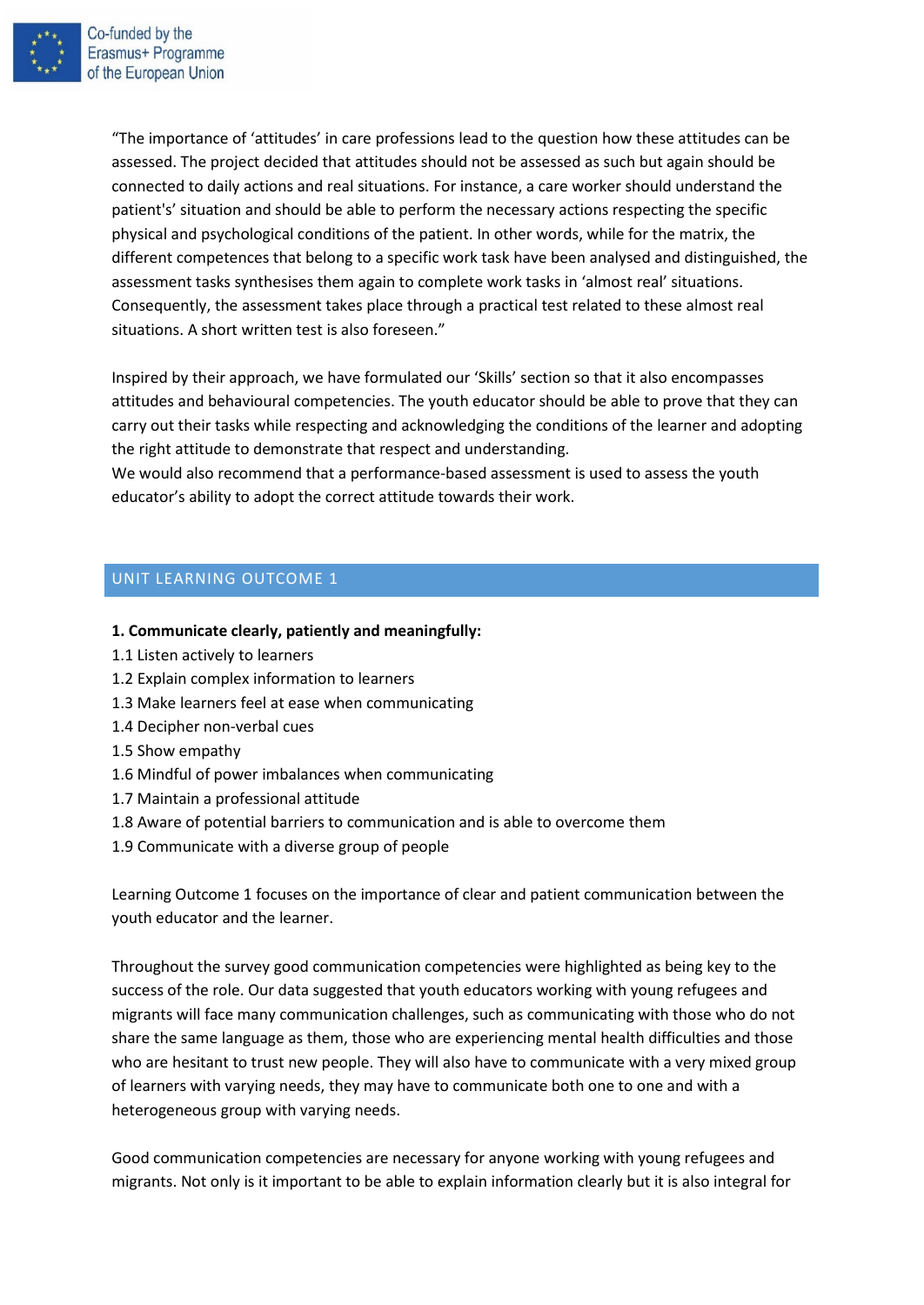

putting learners at ease and showing respect. A good youth educator should be able to communicate clearly, patiently and meaningfully without being patronising or dismissive.

Finally the ability to communicate in an open and hopeful manner while exercising meaningful empathy was highlighted as being of crucial importance. As young refugees and migrants constitute a vulnerable category of people, the youth educator must be able to communicate in a way which is respectful of their position and which acknowledges and accommodates the difficulties they may be facing in their personal lives. The ability to have empathy was a repeated theme throughout the survey results.

We have not included speaking a foreign language as a necessary competency as we were concerned it would be too exclusionary. However, it could be considered as an addition in future.

| <b>ECVET</b>  | <b>Unit of</b>                                              | <b>Learning</b><br><b>ECVET</b>            |              | <b>Knowledge</b>                                                                                                                                                                                                                                                                                                                                                                                                                                                        | <b>Skills/Attitude</b>                                                                                                                                                                          |
|---------------|-------------------------------------------------------------|--------------------------------------------|--------------|-------------------------------------------------------------------------------------------------------------------------------------------------------------------------------------------------------------------------------------------------------------------------------------------------------------------------------------------------------------------------------------------------------------------------------------------------------------------------|-------------------------------------------------------------------------------------------------------------------------------------------------------------------------------------------------|
| <b>Points</b> | <b>Learning</b><br><b>Outcomes</b>                          | <b>Outcome</b>                             | Sub<br>point |                                                                                                                                                                                                                                                                                                                                                                                                                                                                         |                                                                                                                                                                                                 |
|               | Communicati<br>ng clearly,<br>patiently and<br>meaningfully | Listen actively to learners                |              | I know why learners may<br>be hesitant to talk openly<br>(e.g. traumatic<br>experiences, mental health<br>difficulties)<br>I know why learners may<br>take time to feel<br>comfortable expressing<br>certain information<br>(unwillingness to trust due<br>to negative past<br>experiences, difficulty<br>trusting people in positions<br>of authority)<br>I know effective non-verbal<br>signs to indicate that I am<br>listening<br>know how to ask open<br>questions | I can be patient and give<br>learners adequate time to<br>respond<br>I can use non-verbal cues<br>to show learners I am<br>listening attentively<br>I can adopt open body<br>language           |
|               |                                                             | Explain complex information<br>to learners |              | I know the host country<br>language<br>know what key features<br>should be emphasised for<br>the learners when<br>communicating complex<br>information (in particular<br>bureaucratic information)                                                                                                                                                                                                                                                                      | I can assess if learners<br>understand what has<br>been explained to them<br>and whether certain areas<br>need repeated<br>I can speak slowly and<br>can adapt pace of<br>communication to suit |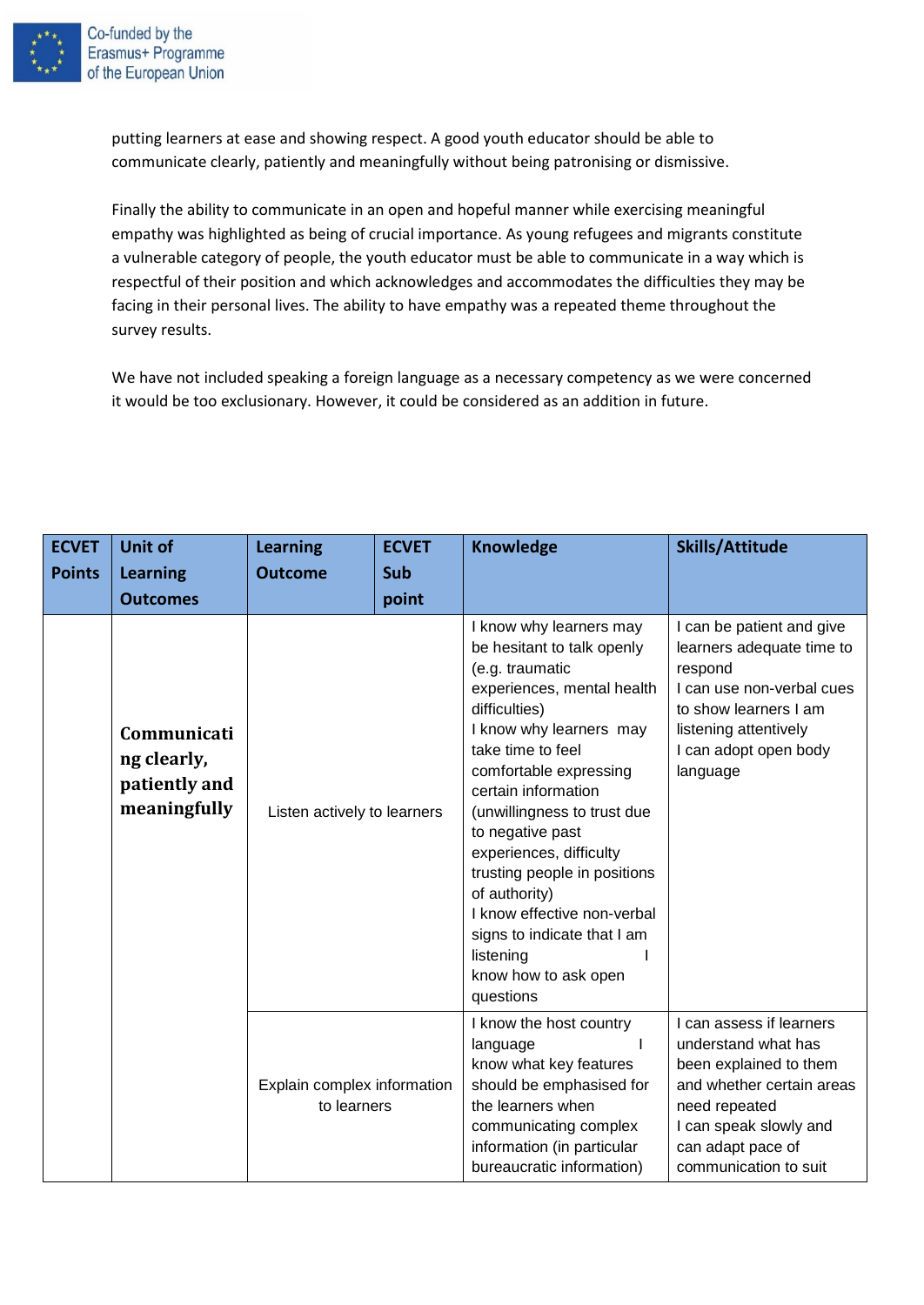

| Co-funded by the      |
|-----------------------|
| Erasmus+ Programme    |
| of the European Union |
|                       |

|  |                                                   | I know how to break down<br>complicated information<br>into manageable parts                                                                                                                                                                                                                | individual learners' ability<br>I can maintain a patient<br>attitude during<br>communication                                                                                                                                                                                                                           |
|--|---------------------------------------------------|---------------------------------------------------------------------------------------------------------------------------------------------------------------------------------------------------------------------------------------------------------------------------------------------|------------------------------------------------------------------------------------------------------------------------------------------------------------------------------------------------------------------------------------------------------------------------------------------------------------------------|
|  | Make learners feel at ease<br>when communicating  | I know what body language<br>is appropriate and<br>inappropriate to facilitate<br>relaxed communication<br>I know the appropriate<br>language for<br>communicating with<br>learners<br>I know the importance of<br>using positive and hopeful<br>language                                   | I can use open body<br>language<br>I can identify when the<br>learners may need<br>reassurance and respond<br>appropriately<br>I can maintain a calm<br>disposition and respond to<br>all enquiries from learners<br>respectfully                                                                                      |
|  | Decipher non-verbal cues                          | I know different forms of<br>body language and what<br>they may indicate<br>I know different non-verbal<br>cues and what they might<br>indicate                                                                                                                                             | I can assess when a<br>learner needs extra<br>support in a conversation<br>I can assess when a<br>learner is uncomfortable<br>with the communication<br>I am able to read body<br>language effectively                                                                                                                 |
|  | Show empathy                                      | I know about the global<br>political situation regarding<br>refugees and migrants<br>I know the difficulties the<br>learners may be facing in<br>the host country<br>I know the common<br>reasons for seeking<br>asylum or immigrating<br>I know the boundaries of<br>the role              | I can use empathy to<br>guide their responses and<br>attitude towards learners<br>I can use empathy to<br>understand and<br>contextualise learners'<br>behaviour<br>I am able to read<br>emotions and react<br>appropriately<br>I can communicate<br>understanding without<br>undermining the learners'<br>experiences |
|  | Mindful of power imbalances<br>when communicating | I understand the position of<br>authority that I hold<br>I know how the role of<br>youth educator and learner<br>interact<br>I know when it is<br>appropriate to be informal<br>to create a relaxed<br>atmosphere, and when to<br>prioritise maintaining the<br>authority of youth educator | I am able to break down<br>barriers in communication<br>by making learners feel at<br>ease while still<br>maintaining boundaries of<br>role<br>I am able to be honest<br>and respectful while<br>communicating<br>I am able to establish a<br>supportive relationship<br>with learners                                 |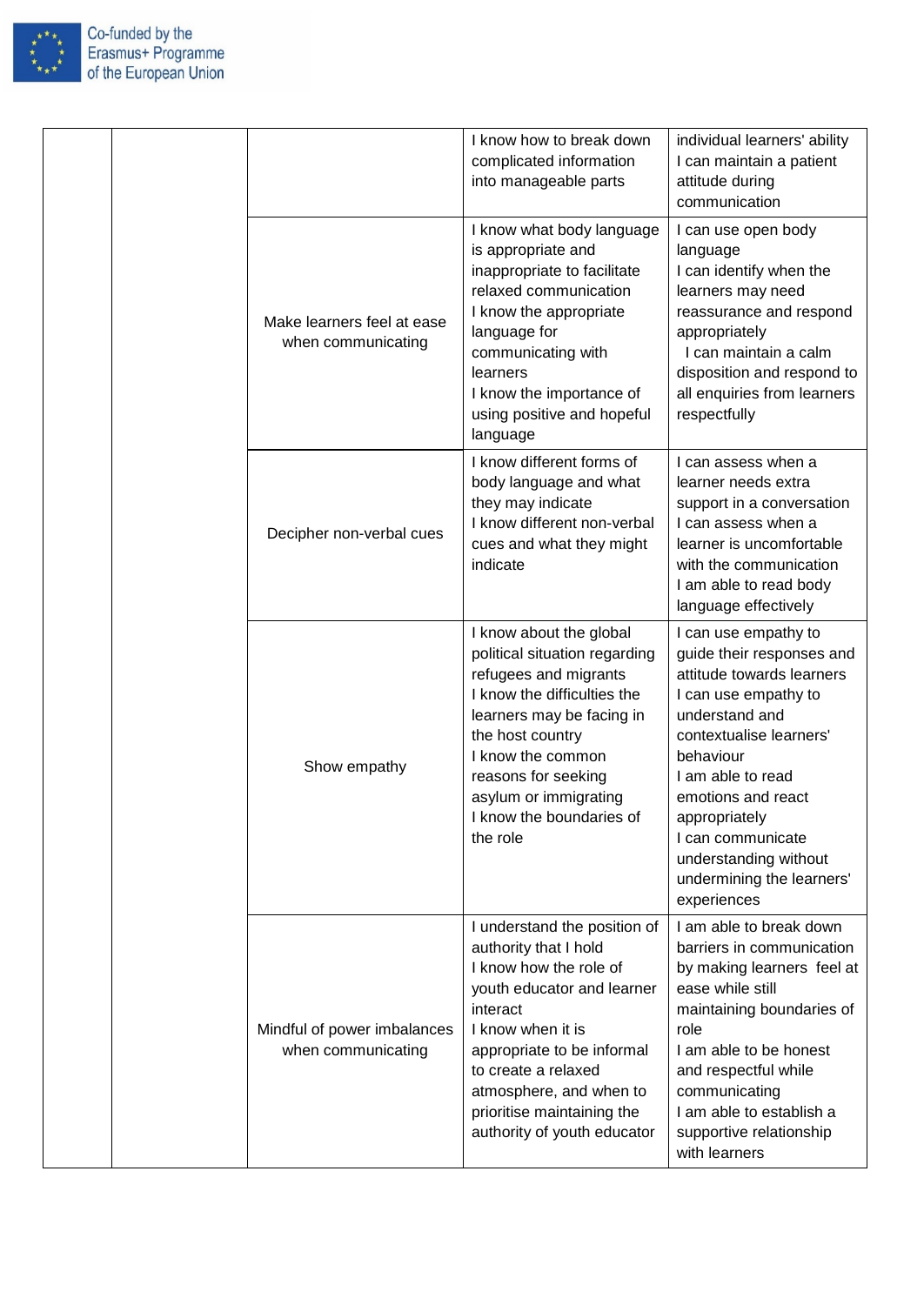

|  | Maintain a professional<br>attitude                                      | I know my own limitations<br>and triggers which may<br>stop me maintaining a<br>professional attitude<br>I know techniques for<br>maintaining<br>professionalism even in<br>high stress and frustrating<br>situations                                                                                                                                                                             | I can maintain calm even<br>in high stress situations<br>I can assess my own<br>emotional wellbeing<br>I am able to maintain a<br>professional and kind<br>approach towards<br>learners and colleagues<br>I am able to be consistent<br>in their attitude and<br>approach towards<br>learners                                                                                                                                                                        |
|--|--------------------------------------------------------------------------|---------------------------------------------------------------------------------------------------------------------------------------------------------------------------------------------------------------------------------------------------------------------------------------------------------------------------------------------------------------------------------------------------|----------------------------------------------------------------------------------------------------------------------------------------------------------------------------------------------------------------------------------------------------------------------------------------------------------------------------------------------------------------------------------------------------------------------------------------------------------------------|
|  | Aware of potential barriers to<br>communication and can<br>overcome them | I know the common areas<br>of misunderstanding<br>between learners and<br>youth educators<br>I know common reasons<br>why refugees and migrants<br>may have to leave home<br>countries<br>I know basic greetings in<br>common refugee or<br>migrant languages                                                                                                                                     | I can identify when a<br>translator is necessary<br>and can arrange for one<br>to be brought in<br>I can communicate slowly<br>and clearly<br>I can identify when a<br>learner is struggling to<br>understand or<br>communicate                                                                                                                                                                                                                                      |
|  | Communicate with a diverse<br>group of people                            | I know how to<br>communicate with a<br>diverse group of people<br>I know how to<br>communicate both one to<br>one and to a group<br>I know how to<br>communicate with a<br>heterogeneous group with<br>a wide range of<br>backgrounds and<br>communication abilities.<br>I know of cultural barriers<br>to communication such as<br>expected gender roles<br>from the learners' home<br>countries | I can assess the needs<br>and abilities of each<br>learner and can respond<br>to each person according<br>to their ability<br>I can assess when<br>learners may need to be<br>taken aside to check in on<br>their progress and to<br>ensure that they<br>understand what is being<br>communicated<br>I can ensure that learners<br>don't fall behind due to<br>cultural barriers which<br>may make them less likely<br>to communicate when<br>they do not understand |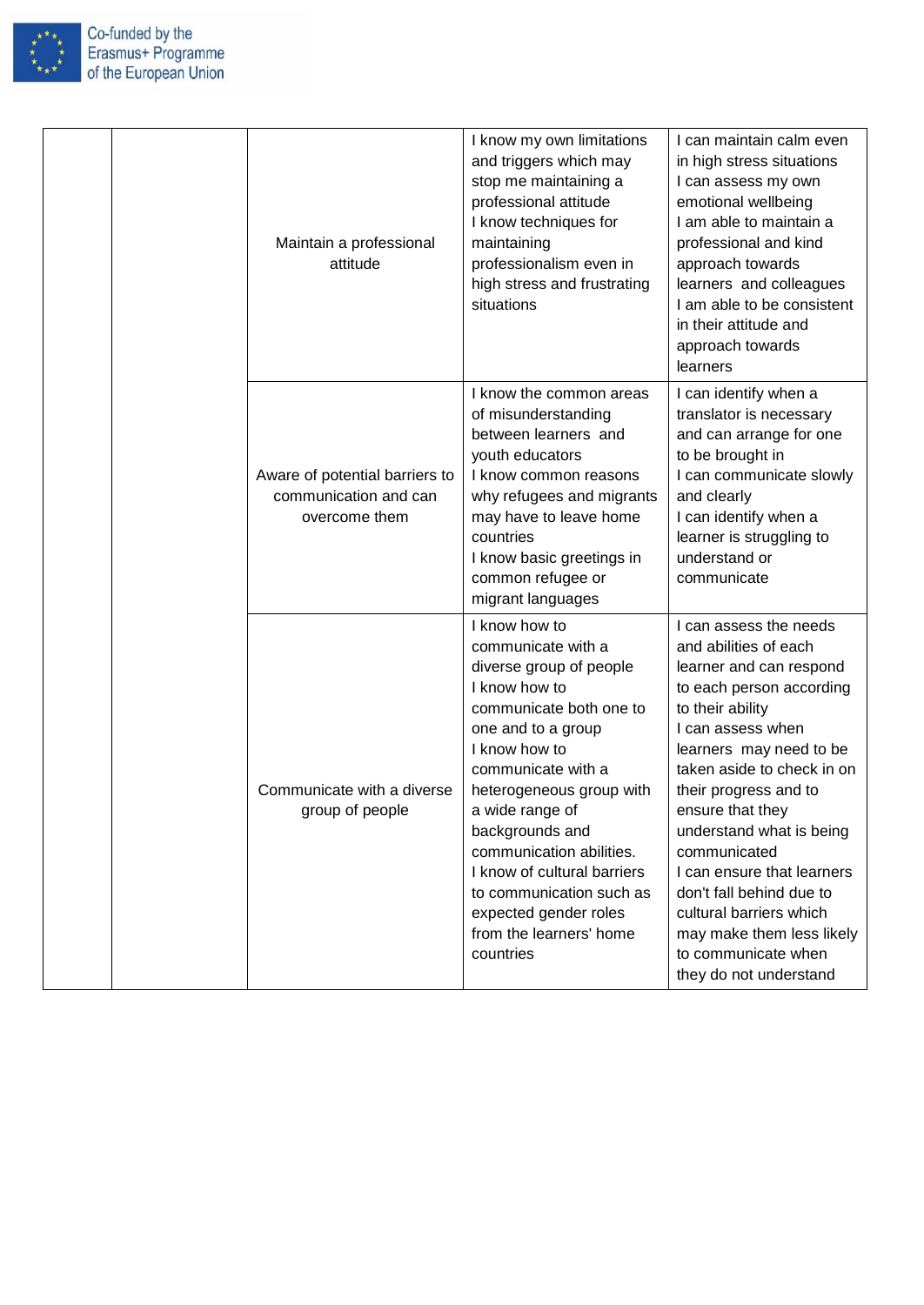

#### <span id="page-12-0"></span>**2. Create a welcoming and safe environment**

- 2.1 Be friendly and welcoming
- 2.2 Create a safe and social environment
- 2.3 Encourage aspiration
- 2.4 Ensure inclusivity
- 2.5 Exercise proper safeguarding
- 2.6 Exercise awareness of global refugee crisis
- 2.7 Exercise awareness of political situations in learners' home countries

2.8 Exercise awareness of how public opinion in host country is positioned regarding refugees and migrants

Unit Learning Outcome 2 focuses on the importance of creating a welcoming and safe environment for the young refugees and migrants.

The context which brings people to host countries as refugees or migrants is often a difficult one and many learners will have experienced trauma. Immigration systems are notoriously difficult and dehumanising and refugees and migrants often face difficulties integrating into their host countries as a result of these initial (and sustained) difficulties. For these reasons it is especially important that youth educators are able to create welcoming and supportive environments for their learners. Furthermore it is important that they create an environment that is safe and which can provide stability for those who may be leading very unstable lives. In order to do this youth educators must have knowledge of the situation faced by their learners, so that they can create an environment which counterbalances their external circumstances and responds to their concerns.

Our survey indicated that youth educators must also be able to realise the potential of their learners and to encourage aspiration and hopefulness. This is of great importance as the learners may not be receiving this support elsewhere and may therefore need extra motivation. Many survey results stressed that the youth educator must have an awareness of the potential mental health difficulties faced by their learners and many indicated that they would welcome training and support to help them deal with this area more effectively.

To create a social space, the youth educator has to facilitate positive group interaction, has to be able to track, and respond to, the learners'' moods and has to be able to assess how to make the environment more inclusive by considering factors such as the arrangement of the room, the resources available, the structuring and content of activities.

As their learners constitute a vulnerable group it's also essential that the youth educator is up to date on safeguarding policies and has the knowledge and skills to ensure the safety of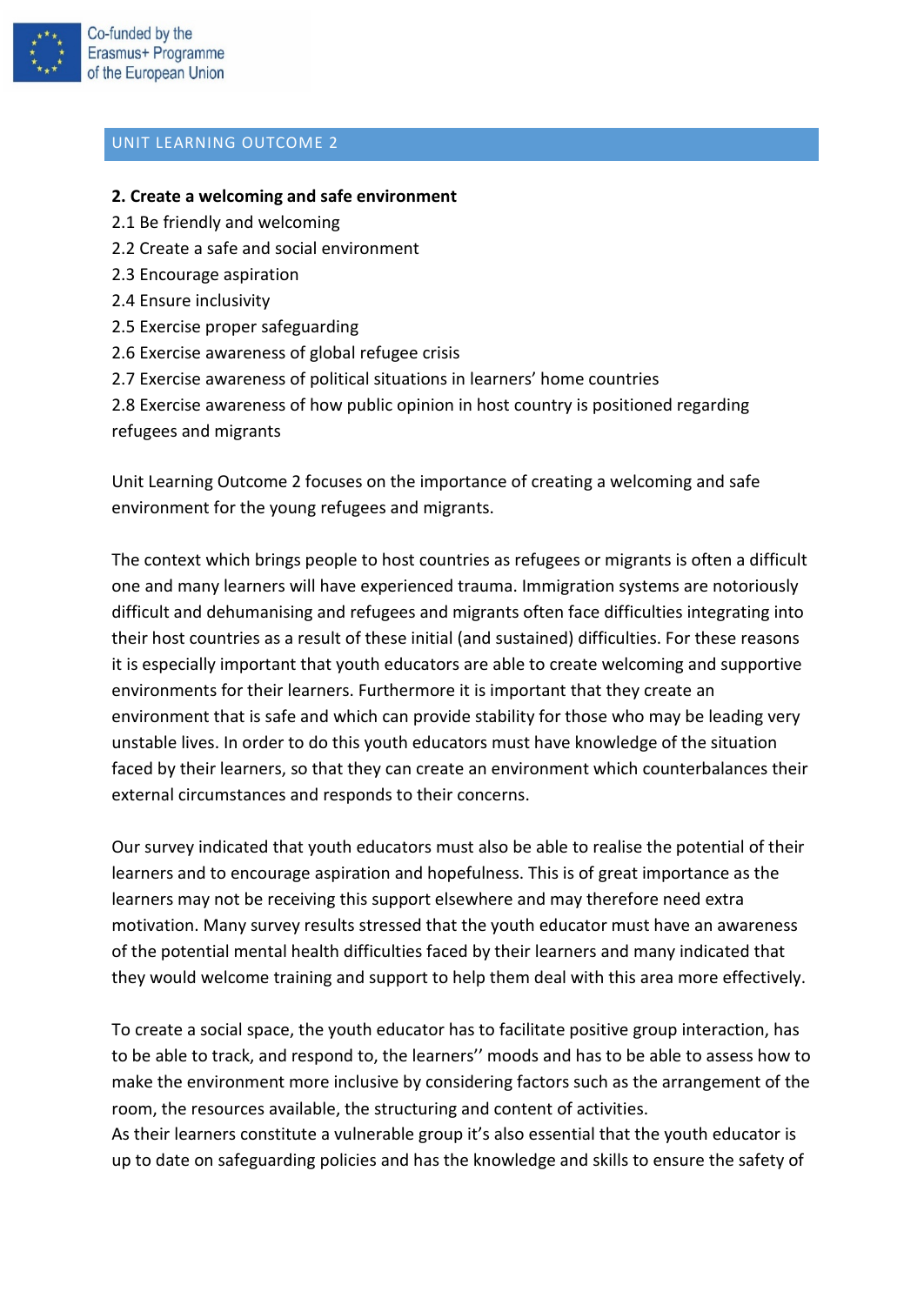

the learners they interact with.

Finally, order to create a safe environment, the youth educator must understand the conditions and context for the young refugees and migrants' lives, so that they can respond them appropriately. This is why this section includes knowledge regarding the context that they would have come from, and which they have entered into.

| <b>ECVET</b>  | <b>Unit of</b>                                   | <b>Learning</b>                            | <b>ECVET</b> | <b>Knowledge</b>                                                                                                                                                                                                                                                                                         | Skills/Attitude                                                                                                                                                                                                                                                                                                                                                                          |
|---------------|--------------------------------------------------|--------------------------------------------|--------------|----------------------------------------------------------------------------------------------------------------------------------------------------------------------------------------------------------------------------------------------------------------------------------------------------------|------------------------------------------------------------------------------------------------------------------------------------------------------------------------------------------------------------------------------------------------------------------------------------------------------------------------------------------------------------------------------------------|
| <b>Points</b> | <b>Learning</b>                                  | <b>Outcome</b>                             | Sub point    |                                                                                                                                                                                                                                                                                                          |                                                                                                                                                                                                                                                                                                                                                                                          |
|               | <b>Outcomes</b>                                  |                                            |              |                                                                                                                                                                                                                                                                                                          |                                                                                                                                                                                                                                                                                                                                                                                          |
|               | Create a<br>welcoming<br>and safe<br>environment | Be friendly and<br>welcoming               |              | I know how to<br>communicate in a friendly<br>manner I know why<br>learners may be nervous<br>to enter a new<br>environment<br>I know how to put learners<br>at ease through<br>appropriate body language<br>and verbal communication                                                                    | I am able to maintain a<br>friendly attitude to all<br>learners<br>I can<br>speak in a polite and<br>appropriate manner<br>I can assess when a<br>learner is feeling<br>uncomfortable and can<br>make appropriate<br>amendments to address<br>their discomfort such as<br>taking them aside and<br>checking in on them or by<br>ensuring that they are<br>supported by other<br>learners |
|               |                                                  | Create a safe<br>and social<br>environment |              | I know techniques to avoid<br>discrimination within<br>groups<br>I know how to create a<br>safe space for learners to<br>express themselves<br>I know techniques to<br>facilitate active<br>participation<br>I know of discipline<br>techniques and ability to<br>assess when appropriate<br>to use them | I can assess the dynamics<br>of a group to create a<br>social environment<br>I can adopt a positive<br>approach towards<br>addressing learners                                                                                                                                                                                                                                           |
|               |                                                  | Encourage<br>aspiration                    |              | I know educational and<br>vocational opportunities<br>available for learners<br>I know how the situations<br>faced by young refugees<br>and migrants might affect<br>their motivation<br>I know common mental<br>health difficulties                                                                     | I can assess learners'<br>strengths and help them to<br>develop them<br>I can refer learners on to<br>opportunities suited to<br>them<br>can reassure learners if<br>required to do so                                                                                                                                                                                                   |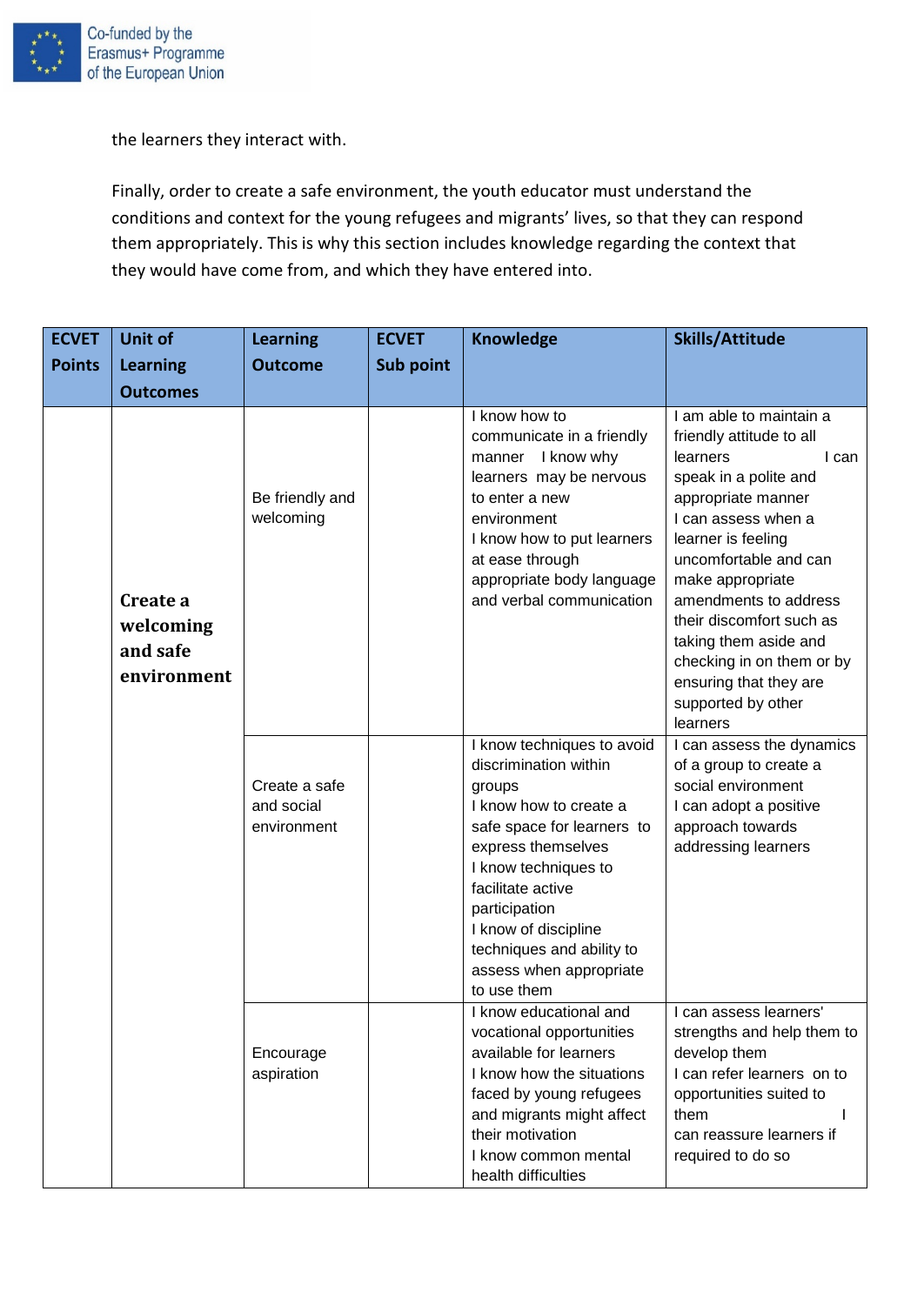

|  |                                                  |                                                                                                                                                                                                                                        | associated with<br>experiences of refugees<br>and migrants<br>know how to identify a<br>learners ' strengths                                                                                                                                                                                                                                 |                                                                                                                                                                                                                                                                                                                                                                    |
|--|--------------------------------------------------|----------------------------------------------------------------------------------------------------------------------------------------------------------------------------------------------------------------------------------------|----------------------------------------------------------------------------------------------------------------------------------------------------------------------------------------------------------------------------------------------------------------------------------------------------------------------------------------------|--------------------------------------------------------------------------------------------------------------------------------------------------------------------------------------------------------------------------------------------------------------------------------------------------------------------------------------------------------------------|
|  |                                                  | Ensure<br>inclusivity<br>Is able to<br>decipher<br>nonverbal cues                                                                                                                                                                      | I know how to facilitate<br>positive group interaction<br>through room layout,<br>appropriate language and<br>conflict resolution when<br>necessary                                                                                                                                                                                          | I can assess when a<br>learner is feeling<br>ostracised or<br>uncomfortable in a group<br>I can use methods to<br>include learners which<br>are specific to the needs<br>of that individual<br>I can create an<br>environment which is<br>inclusive by assessing<br>group dynamics and<br>ensuring all students are<br>involved in activities and<br>conversations |
|  | Exercise<br>proper<br>safeguarding<br>techniques | I know safeguarding<br>techniques and processes<br>I know safeguarding<br>policies<br>I know who to refer<br>safeguarding concerns to<br>I know when it is<br>appropriate to share<br>information about learners<br>between colleagues | I can assess when is<br>appropriate to practice<br>safeguarding policies<br>I can identify when a<br>learner may be at risk due<br>to circumstances outside<br>of youth educator's<br>organisation and can refer<br>to appropriate<br>organisations to tackle<br>issues<br>I can handle safeguarding<br>issues discreetly and<br>sensitively |                                                                                                                                                                                                                                                                                                                                                                    |
|  |                                                  | Exercise<br>awareness of<br>global refugee<br>crisis                                                                                                                                                                                   | I know about the global<br>refugee crisis and how it<br>may affect their learners'<br>confidence in the host<br>country<br>I know the common<br>reasons why young people<br>may seek asylum or<br>immigrate                                                                                                                                  | I can contextualise the<br>learners' situation within<br>the global context and<br>understands why creating<br>a secure and safe<br>environment is important                                                                                                                                                                                                       |
|  |                                                  | Exercise<br>awareness of<br>political<br>situations in<br>learners' home<br>countries                                                                                                                                                  | I know about the political<br>situation in my students'<br>home country                                                                                                                                                                                                                                                                      | I can contextualise<br>learners ' situation within<br>political situation in their<br>host country<br>I can be sensitive to how<br>the situation they<br>experienced in their host<br>country might affect their                                                                                                                                                   |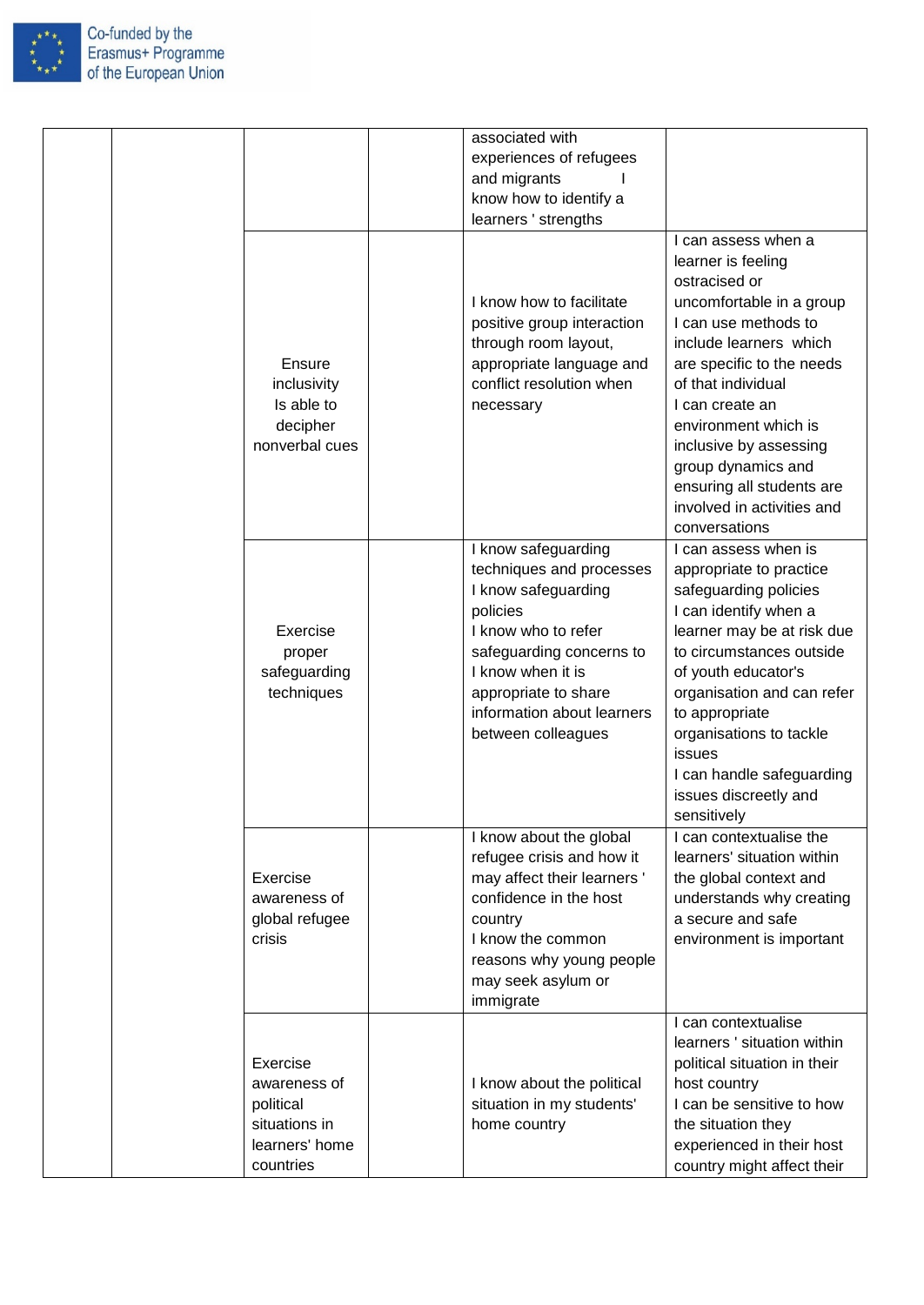

|                 |                             | ability to feel comfortable<br>and safe in new |
|-----------------|-----------------------------|------------------------------------------------|
|                 |                             | environments                                   |
| Exercise        | I know the general          | I can understand and                           |
| awareness of    | opinions regarding          | respect that learners may                      |
| how public      | refugees and migrants in    | be hesitant to trust new                       |
| opinion in host | my host country and how     | people                                         |
| country is      | this might affect how       | I can adopt a welcoming                        |
| positioned      | comfortable the learner     | approach towards                               |
| towards         | feels in a space outside of | learners.                                      |
| refugees/migra  | their home                  |                                                |
| nts             |                             |                                                |

# <span id="page-15-0"></span>LEARNING OUTCOME 3

#### **3. Work flexibly within a team:**

- 3.1 Be humble and open minded
- 3.2 Provide support and help when needed
- 3.3 Realise potential within teams
- 3.4 Coordinate volunteers/colleagues
- 3.5 Deal with conflict constructively

Learning Outcome 3 focuses on the importance of working flexibly in a team, and the importance of cooperation between team members.

Our survey suggested that most youth educators work in small organisations. This requires the youth educator to offer support to colleagues whose remit is different to their own. Because of the small size of many organisations working with young refugees and migrants, plus the often restrictive funding climate, it is necessary for the youth educator to be flexible and be willing to respond to issues as they arise rather than sticking rigidly to the remit of their role.

Due to the often small team size, being able to operate effectively in a team and to be cooperative and supportive of others was deemed to be of high importance. Furthermore, due to the nature of the learners' situations, it is also possible that crisis situations may arise which require great levels of team cooperation and discussion.

Because of the stressful nature of the work it is often reported that youth educators suffer from becoming emotionally overwhelmed by the work, therefore it is important that team mates support each other and look out for each other.

Our survey also suggested that many youth educators learn on the job, and gain further information and skills through discussions with colleagues. It is therefore important that there are good relations within the team and that the youth educators are able to learn from each other. An example of this is being able to give and take criticism positively.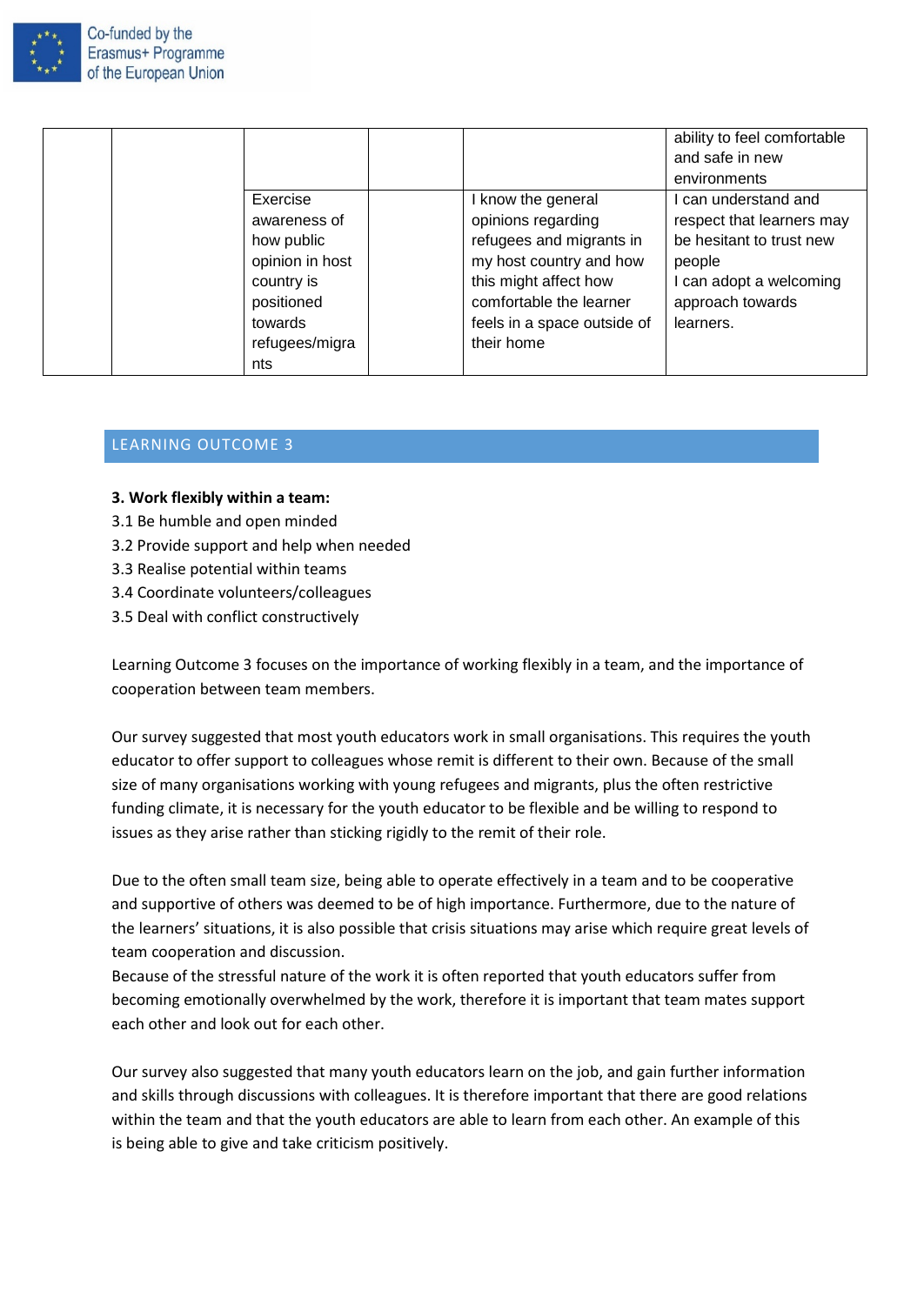

| <b>ECVET</b>  | Unit of                                     | <b>Learning</b>                            | <b>ECVET</b> | <b>Knowledge</b>                                                                                                                                                                                                                                                                                                                                                    | Skills/Attitude                                                                                                                                                                                                                                                                    |
|---------------|---------------------------------------------|--------------------------------------------|--------------|---------------------------------------------------------------------------------------------------------------------------------------------------------------------------------------------------------------------------------------------------------------------------------------------------------------------------------------------------------------------|------------------------------------------------------------------------------------------------------------------------------------------------------------------------------------------------------------------------------------------------------------------------------------|
| <b>Points</b> | <b>Learning</b>                             | <b>Outcome</b>                             | Sub point    |                                                                                                                                                                                                                                                                                                                                                                     |                                                                                                                                                                                                                                                                                    |
|               | <b>Outcomes</b>                             |                                            |              |                                                                                                                                                                                                                                                                                                                                                                     |                                                                                                                                                                                                                                                                                    |
|               | <b>Work</b><br>flexibly<br>within a<br>team | Be humble and<br>open minded               |              | I know the different roles<br>within my team and their<br>associated tasks<br>I know when it is<br>appropriate to offer<br>constructive criticism and<br>advice to team members<br>and how to do so in a<br>supportive manner<br>I know when it is<br>appropriate to step in and<br>offer help and support to<br>colleagues to help them<br>complete their tasks    | I am able to assess and<br>accept when I need<br>support or advice from a<br>teammate<br>I am able to learn from<br>colleagues and can take<br>constructive criticism with<br>a positive attitude<br>I am able to be open to<br>recommendations from<br>colleagues and learners    |
|               |                                             | Provide support<br>and help when<br>needed |              | I know the importance of<br>taking on new tasks and<br>pitching in to help team<br>fulfil the organisation's<br>goals and mission<br>I know my own strengths<br>and weaknesses, skills<br>and limitations<br>I know how to apply<br>knowledge and skills if<br>required for the good of<br>the team.<br>I know the importance of<br>being flexible and<br>adaptable | I can assess when team<br>members may be<br>struggling and can offer<br>appropriate support<br>I can adopt an adaptable<br>and flexible approach                                                                                                                                   |
|               |                                             | Realise<br>potential within<br>teams       |              | I know the different team<br>roles<br>I know my<br>team members strengths<br>and weaknesses<br>I know how to support<br>development of team<br>members' individual<br>strengths for the benefit of<br>the whole team<br>I know the different roles<br>and responsibilities within                                                                                   | I can see strengths in<br>team members and can<br>support them to bring<br>these strengths out<br>I can see when team<br>members may not be<br>fulfilling their potential and<br>can discuss issue with<br>team in a positive manner<br>I am able to manage my<br>team efficiently |
|               |                                             | Coordinate<br>volunteers/colle<br>agues    |              | my team<br>I know<br>the structure of my<br>organisation<br>I know who I should defer<br>to in particular situations                                                                                                                                                                                                                                                | I can communicate clearly<br>with my team<br>I can clarify roles and<br>responsibilities in my team<br>I can coordinate my team<br>I can utilise skills within<br>team and volunteers to                                                                                           |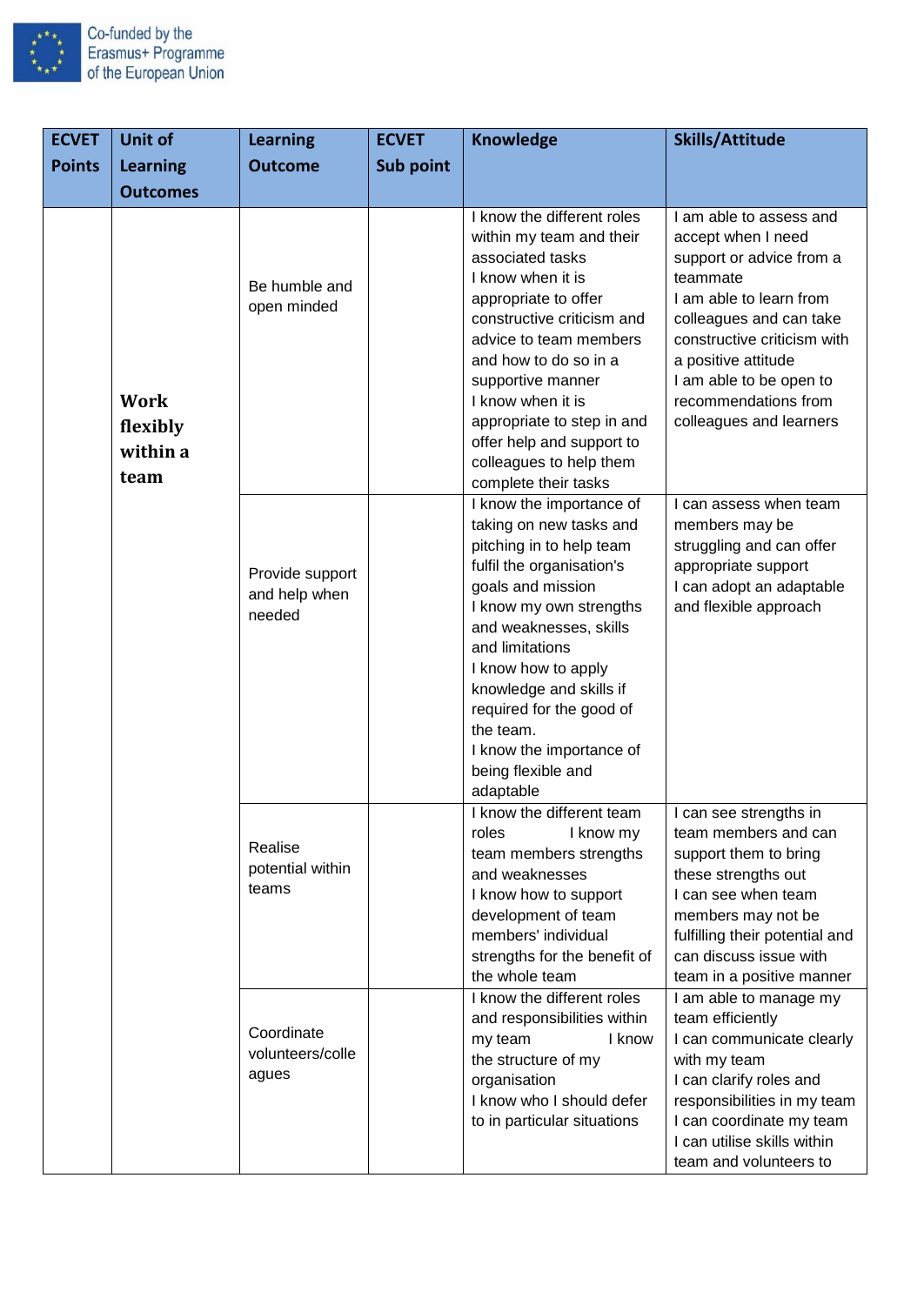

|  |                                         |         |                                                                       | compensate for limited<br>resources and capacity<br>I can coordinate my team<br>to expand capacity when<br>working with limited<br>resources                                                                                                                                                                                                                                                                                                                                                                        |  |
|--|-----------------------------------------|---------|-----------------------------------------------------------------------|---------------------------------------------------------------------------------------------------------------------------------------------------------------------------------------------------------------------------------------------------------------------------------------------------------------------------------------------------------------------------------------------------------------------------------------------------------------------------------------------------------------------|--|
|  | Deal with<br>conflict<br>constructively | tactics | I know conflict resolution<br>I know good<br>communication techniques | I am able to manage my<br>own emotions and monitor<br>my communication during<br>times of conflict<br>can be respectful and<br>patient towards my<br>colleagues<br>I am able<br>to listen to colleagues<br>concerns with empathy<br>and respect<br>I can work constructively<br>with others to reach a<br>resolution<br>I am able to accept and<br>learn from constructive<br>criticism<br>I can assess when it is<br>appropriate to bring up<br>sensitive topics related to<br>the performance of a team<br>member |  |

#### <span id="page-17-0"></span>**4. Teach in a manner that is suitable for the needs of young refugees and migrants**

- 4.1 Plan lessons which are appropriate for young refugees and migrants
- 4.2 Use lessons to facilitate integration by incorporating key lessons on host country's culture
- 4.3 Incorporate awareness of the cultural background of learners into teaching
- 4.4 Create an engaging and inspiring learning environment
- 4.5 Use innovative and creative teaching methods
- 4.6 Show awareness of political situation of students
- 4.8 Understand how issues encountered in the host country may affect learners' learning ability (e.g.
- insecurity of housing, financial insecurity, insecurity of immigration status)
- 4.9 Document progress of students and feedback on points for development

Unit Learning Outcome 4 focuses on the importance of facilitating in a manner which is suitable for the needs of young refugees and migrants. For this Unit particular focus is put on the youth educator's ability to work with a mixed class of learners with varying abilities and needs and their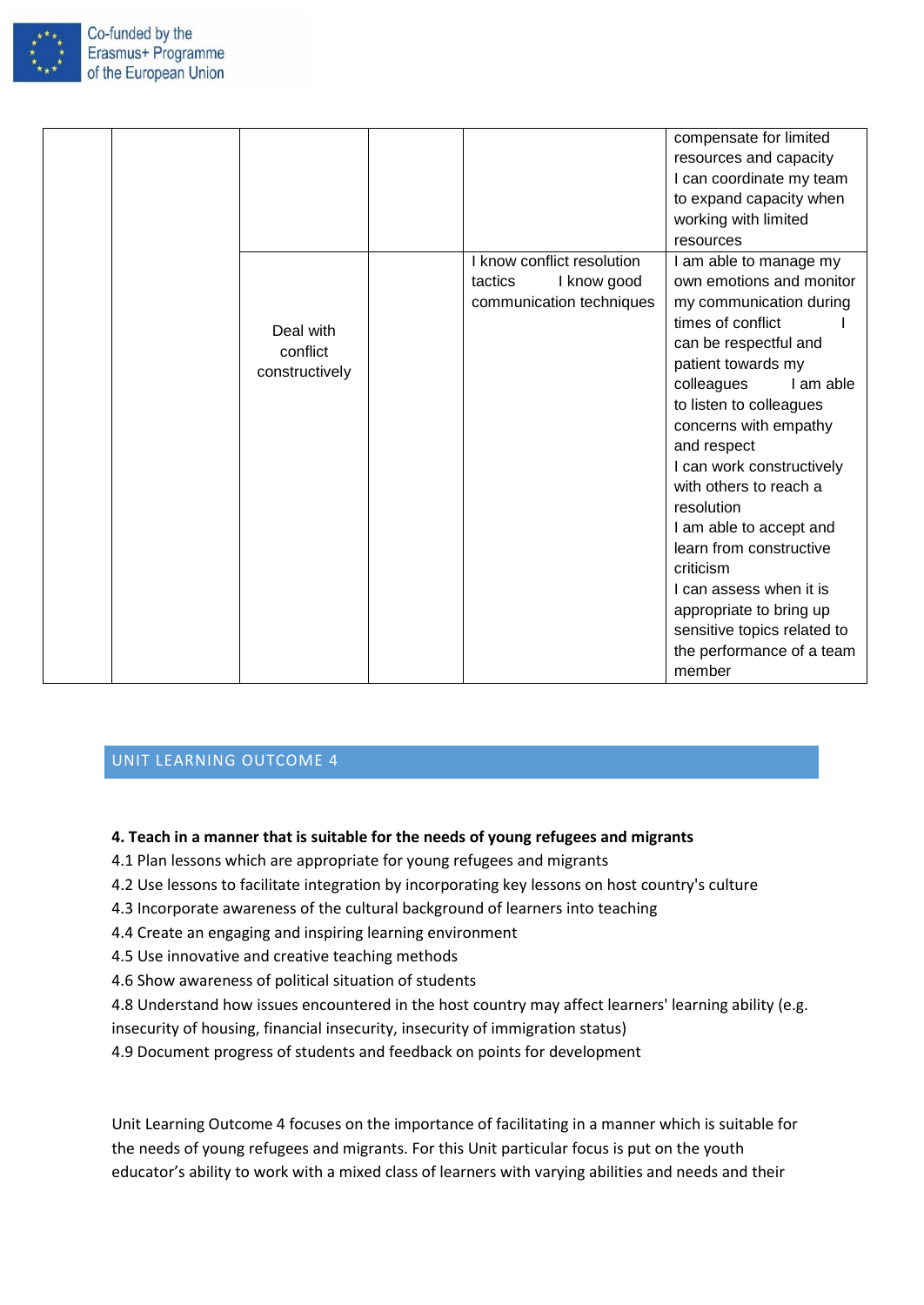

Erasmus+ Programme of the European Union

> ability to demonstrate an understanding of the complexities of the situations their learners find themselves in.

The learning outcomes included in this Unit are deliberately broad so that they can be applicable to different teaching/facilitator roles youth educators may have. They focus specifically on the wider aims of facilitation and the competencies needed to teach young refugees and migrants in a manner which addresses their particular needs.

This Unit highlights the importance of youth educators' ability to accommodate a diverse range of learners, from different cultures and backgrounds. Therefore adaptability and innovation are key competencies in this unit.

In particular it is important that the youth educator possesses knowledge referring to the background of the learners and that they can use this knowledge to tailor their lessons to the needs of this group.

Lessons are an opportunity to develop the students' integration into the host country culture so it's important that the youth educator can communicate information regarding the culture of the host country and its traditions and practices while teaching the learners.

Since they are working with young people, it is important that the youth educator has knowledge of different techniques for engaging and motivating young people, especially since these young people may have particular difficulty engaging because of issues they are facing outside of the classroom. It is also important that the youth educator has knowledge of the reasons learners may be migrating and is able to avoid triggers which may distress the learner.

| <b>ECVET</b>  | Unit of                                               | <b>Learning</b>                                                                                                   | <b>ECVET</b> | <b>Knowledge</b>                                                                                                                                                                                                                              | <b>Skills/Attitude</b>                                                                                                                                                                                                 |
|---------------|-------------------------------------------------------|-------------------------------------------------------------------------------------------------------------------|--------------|-----------------------------------------------------------------------------------------------------------------------------------------------------------------------------------------------------------------------------------------------|------------------------------------------------------------------------------------------------------------------------------------------------------------------------------------------------------------------------|
| <b>Points</b> | <b>Learning</b>                                       | <b>Outcome</b>                                                                                                    | Sub point    |                                                                                                                                                                                                                                               |                                                                                                                                                                                                                        |
|               | <b>Outcomes</b>                                       |                                                                                                                   |              |                                                                                                                                                                                                                                               |                                                                                                                                                                                                                        |
|               | Facilitate in a<br>manner that is<br>suitable for the | Plan lessons<br>which are<br>appropriate for<br>young refugees<br>and migrants                                    |              | I know how to develop<br>resources to compliment<br>teaching and which are<br>appropriate for abilities<br>and purpose of class<br>I know different<br>teaching/facilitation<br>techniques<br>know how to facilitate<br>mixed ability classes | I can plan lessons which<br>can be adapted to suit<br>different learners ' abilities<br>I can organise material in<br>advance to support<br>lessons<br>I can be organised and<br>well prepared for lessons             |
|               | needs of your<br><b>learners</b>                      | Use lessons to<br>facilitate<br>integration by<br>incorporating in<br>key lessons on<br>host country's<br>culture |              | I know about my host<br>country's culture I know<br>common differences<br>between my host country's<br>culture and learners'<br>culture (e.g. attitude<br>towards gender, religion,<br>human rights)                                          | I can identify where<br>learners' may be<br>struggling to understand<br>their host country's culture<br>I can assess what key<br>information about host<br>country's culture will make<br>learners' integration easier |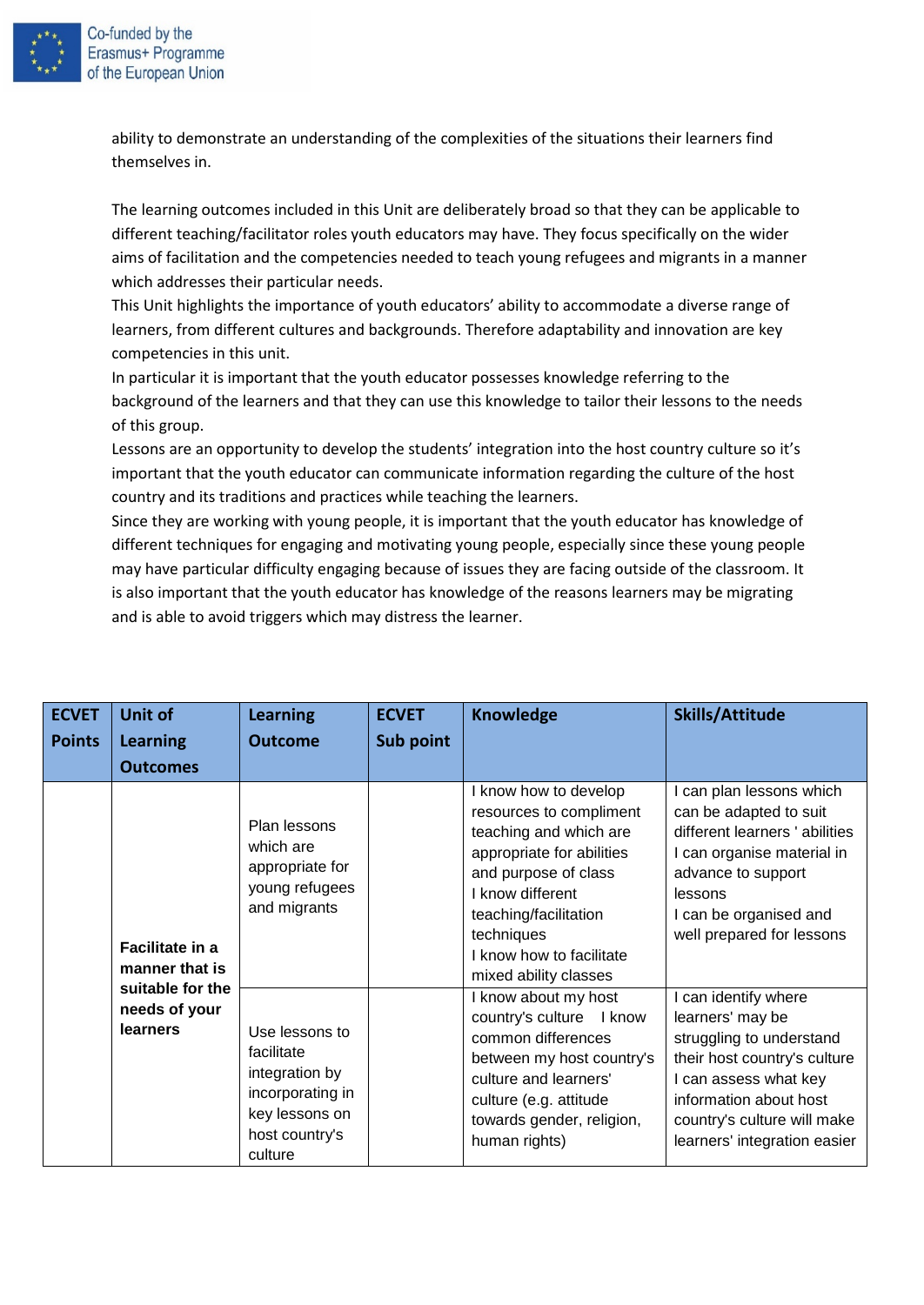

| Incorporate<br>awareness of<br>the cultural<br>background of<br>learners into<br>facilitation<br>Create an<br>engaging and<br>inspiring<br>learning<br>environment<br>Use innovative                                    | I know common cultural<br>backgrounds of<br>refugees/migrants<br>I know how different<br>backgrounds may affect<br>the abilities and/or attitude<br>of learners<br>I know how to create a<br>positive and inspiring<br>learning environment<br>using teaching techniques<br>and activities which<br>engage learners and make<br>learning fun<br>I know different | I can amend my facilitating<br>style to accommodate<br>different learners' abilities<br>I can amend my lesson<br>content to adapt to<br>learners ' different<br>approaches to learning<br>I can create a supportive<br>environment through<br>appropriate<br>communication styles and<br>engaging content<br>I can adapt |
|-------------------------------------------------------------------------------------------------------------------------------------------------------------------------------------------------------------------------|------------------------------------------------------------------------------------------------------------------------------------------------------------------------------------------------------------------------------------------------------------------------------------------------------------------------------------------------------------------|--------------------------------------------------------------------------------------------------------------------------------------------------------------------------------------------------------------------------------------------------------------------------------------------------------------------------|
| and creative<br>facilitation<br>methods                                                                                                                                                                                 | teaching/facilitation<br>methods<br>I know how<br>to document the success<br>or failure of different<br>techniques and to develop<br>practice in line with<br>findings                                                                                                                                                                                           | teaching/facilitation<br>method to suit needs of<br>different students<br>Is willing to try new<br>techniques and facilitation<br>styles                                                                                                                                                                                 |
| Show<br>awareness of<br>political<br>situation of<br>learners                                                                                                                                                           | I know the basics of the<br>political situation in home<br>countries of learners and<br>how they may have<br>affected learners'<br>education<br>I know different<br>teaching/facilitation<br>techniques in different<br>countries and how these<br>may affect learners'<br>attitude to learning                                                                  | I can adapt teaching<br>method and style to suit<br>needs of different learners<br>I can show sensitivity and<br>patience towards learners<br>who may have trouble<br>concentrating or picking<br>up new information quickly                                                                                             |
| Understand<br>how issues<br>encountered in<br>the host country<br>may affect<br>learners'<br>learning ability<br>(e.g. insecurity<br>of housing,<br>financial<br>insecurity,<br>insecurity of<br>immigration<br>status) | I understand the wider<br>barriers and issues faced<br>by learners in host country<br>I understand how these<br>barriers and disruptions<br>may affect learners' ability<br>to progress with learning                                                                                                                                                            | I can adopt an empathetic<br>approach towards the<br>learners<br>I am able to be patient<br>with learners at all times<br>I am able to be<br>encouraging towards<br>learners                                                                                                                                             |
| Document<br>progress of<br>learners and                                                                                                                                                                                 | I know techniques for<br>documenting learning<br>know organisational                                                                                                                                                                                                                                                                                             | I can be encouraging<br>I can communicate points<br>for development in a                                                                                                                                                                                                                                                 |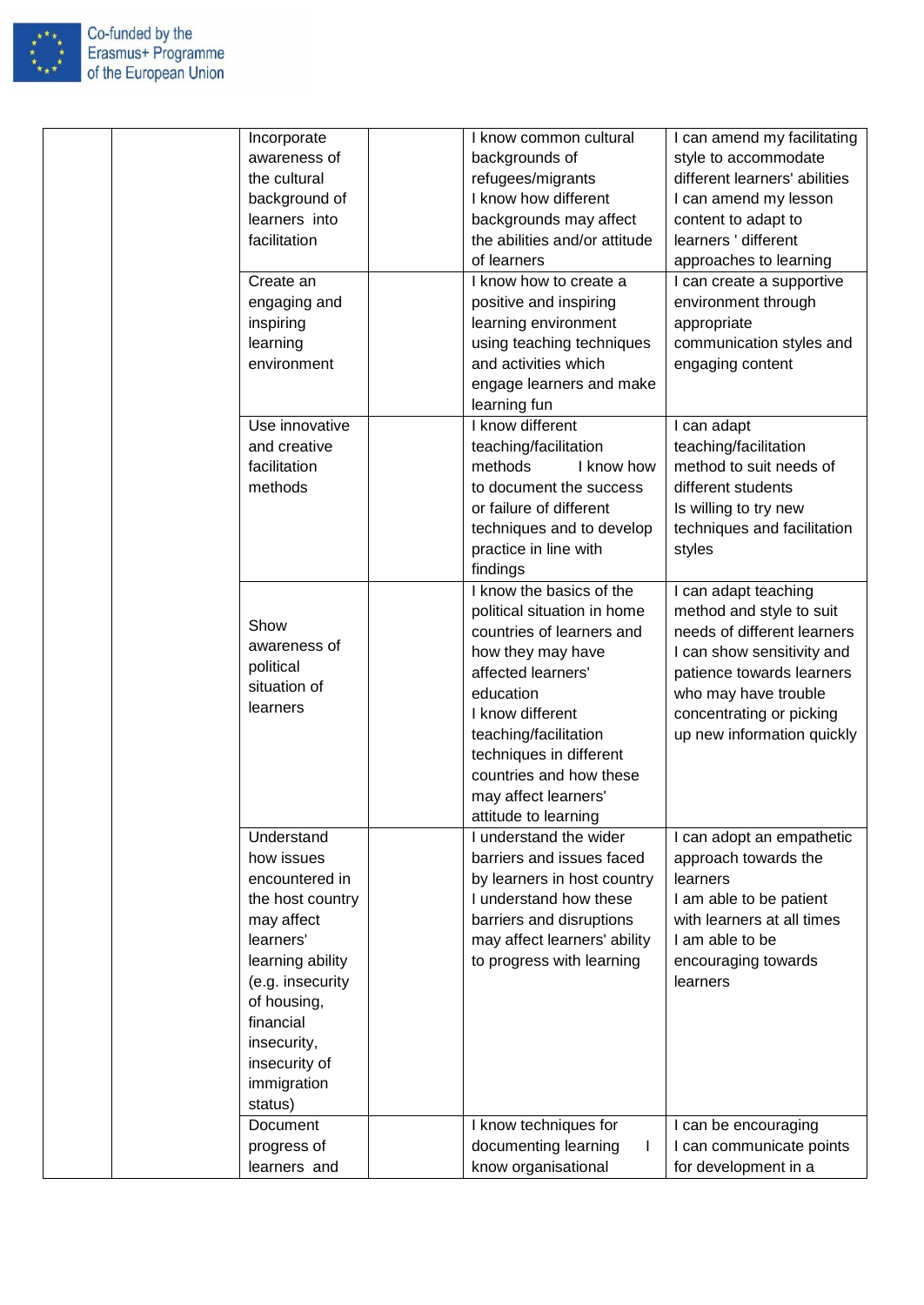

| feedback on | techniques to encourage      | positive manner |
|-------------|------------------------------|-----------------|
| points for  | better learning              |                 |
| development | know how to communicate      |                 |
|             | criticism constructively and |                 |
|             | positively I know how to     |                 |
|             | create plans for progress    |                 |
|             | with learners                |                 |

#### <span id="page-20-0"></span>**5. Advise learner regarding life in their host country and to refer them on to appropriate services**

- 5.1 Advise on host country's immigration system
- 5.2 Refer to appropriate local services
- 5.3 Inform learners about employment and vocational opportunities in host country
- 5.4 Inform and refer learners to health system
- 5.5 Advise on higher education systems in host country
- 5.6 Maintain confidentiality and discretion
- 5.7 Display basic IT and digital literacy
- 5.8 Conduct research to respond to learners' enquiries
- 5.9 Liaise productively with people who work with or are responsible for the learners (e.g.
- parents/carers/guardians/social workers)
- 5.10 Advise on housing and social benefits system in host country
- 5.11 Encourage the learners to attempt to complete a task for themselves

Unit Learning Outcome 5 focuses on the youth educator's ability to advise the young refugee or migrant regarding issues which affect their lives in the host country, such as housing, social benefits, employment, education and immigration processes.

Although not every youth educator will explicitly have the role of providing advice, it is very likely that their learners will question them regarding wider issues they are facing such as housing, further education opportunities, vocational opportunities and regarding the immigration system. Therefore a youth educator should be able to provide at least basic knowledge in these areas and should have the skills to communicate that information clearly. It is also important that they have knowledge of these systems and how their learners interact with them as this forms part of the wider picture of their learners' lives. If the learners encountering difficulty in any of these areas, it will have large impact on the mood of the student as well as having a disruptive effect on their lives which will have consequences on their ability to be consistent in their attendance, punctuality and attention. It is therefore important that the youth educator is aware of this possibility and can be empathetic towards the learner. Finally they should be able to research effectively or know the correct sources to consult to find answers to questions that they do not have knowledge of.

The ability to liaise effectively and professionally with external stakeholders such as carers, parents and social workers is also imperative when working with young refugees and migrants as well as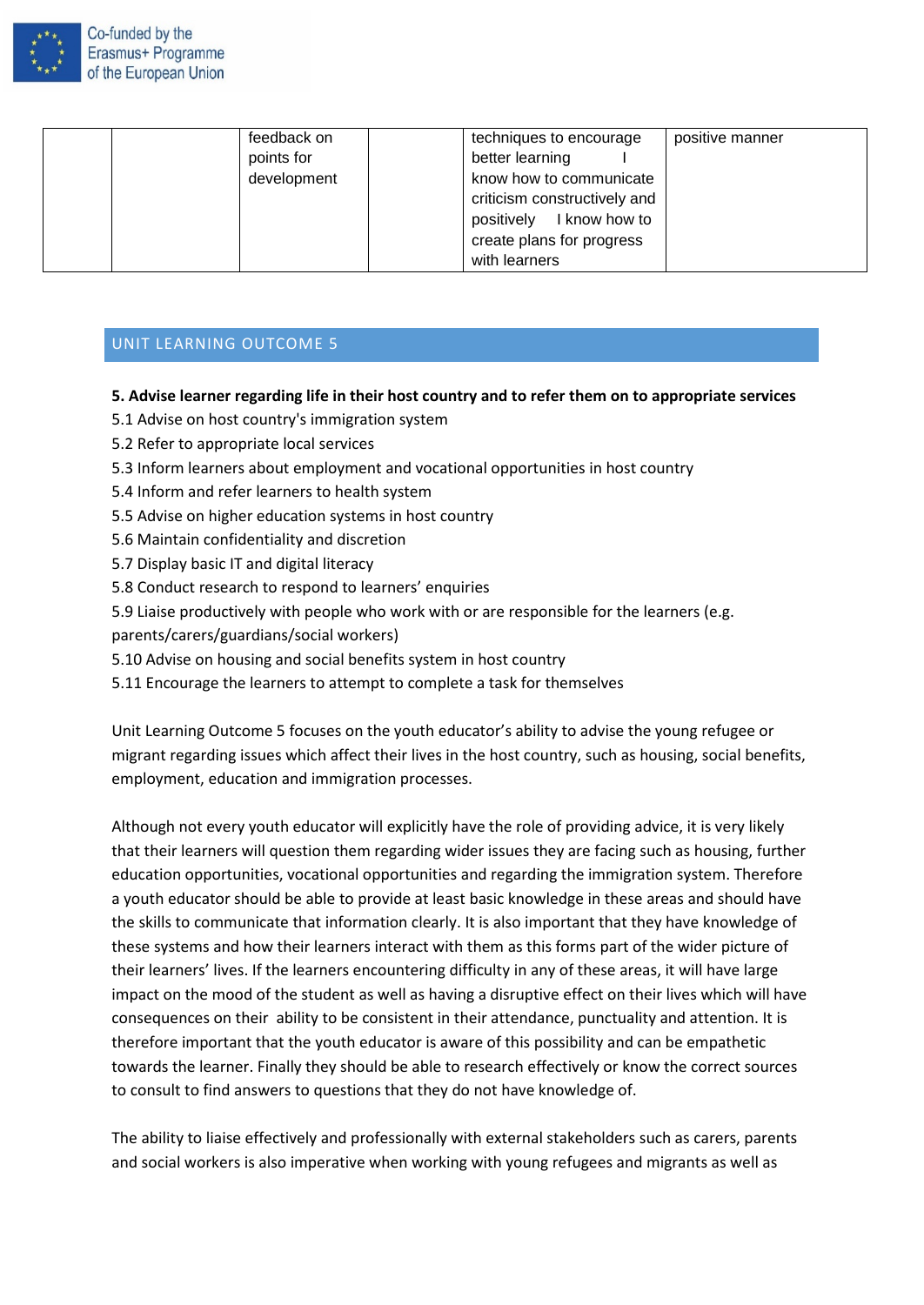

having the knowledge of local and statutory services which the youth educator can forward learners on to if they cannot deal with their enquiry.

| <b>ECVET</b>  | Unit of                                                                                       | <b>Learning</b>                                                                              | <b>ECVET</b> | <b>Knowledge</b>                                                                                                                                                                                                                                                                        | <b>Skills/Attitude</b>                                                                                                                                                                                                                                                                                           |
|---------------|-----------------------------------------------------------------------------------------------|----------------------------------------------------------------------------------------------|--------------|-----------------------------------------------------------------------------------------------------------------------------------------------------------------------------------------------------------------------------------------------------------------------------------------|------------------------------------------------------------------------------------------------------------------------------------------------------------------------------------------------------------------------------------------------------------------------------------------------------------------|
| <b>Points</b> | <b>Learning</b>                                                                               | <b>Outcome</b>                                                                               | Sub point    |                                                                                                                                                                                                                                                                                         |                                                                                                                                                                                                                                                                                                                  |
|               | <b>Outcomes</b>                                                                               |                                                                                              |              |                                                                                                                                                                                                                                                                                         |                                                                                                                                                                                                                                                                                                                  |
|               | <b>Advise learner</b>                                                                         | Advise on host<br>country's<br>immigration<br>system                                         |              | I know how the host<br>country's immigration<br>system operates<br>I know the support<br>learners are entitled to<br>while in the host country's<br>immigration system<br>I know the correct<br>authorities or resources to<br>turn to if I do not have the<br>correct knowledge myself | I am able to communicate<br>information clearly<br>I am able to communicate<br>information calmly and<br>patiently                                                                                                                                                                                               |
|               | regarding life<br>in their host<br>country and<br>refer them on<br>to appropriate<br>services | Refer and<br>signpost to<br>appropriate<br>local services                                    |              | I know of local services<br>which may be useful to<br>learners such as legal<br>centres, support centres,<br>charities and<br>governmental groups<br>I know how to complete<br>paperwork professionally                                                                                 | I can assess if learners<br>may need extra help or<br>support and can<br>recommend appropriate<br>place to seek that help                                                                                                                                                                                        |
|               |                                                                                               | Inform learners<br>about<br>employment<br>and vocational<br>opportunities in<br>host country |              | I understand career<br>support services in host<br>country<br>I understand<br>welfare/support system in<br>host country                                                                                                                                                                 | I am able to assess skills<br>and experience of learner<br>and can apply to host<br>country's job market<br>I am able to discuss<br>possible career paths with<br>learners and help them<br>make vocational decisions<br>I can make connections<br>between learners'<br>strengths and available<br>opportunities |
|               |                                                                                               | Inform and refer<br>learner to<br>health system                                              |              | I understand the health<br>system in host country and<br>how it interacts with<br>refugee and migrants'<br>rights                                                                                                                                                                       | $\overline{I}$ am able to assess<br>whether a learner needs<br>medical help<br>I am able to deal with<br>matters with discretion and<br>confidentiality                                                                                                                                                          |
|               |                                                                                               | Advise on<br>higher<br>education<br>systems in host                                          |              | I understand the<br>educational system in host<br>I know the<br>country<br>educational opportunities                                                                                                                                                                                    | I am able to assess what<br>educational opportunities<br>are appropriate for each<br>learner                                                                                                                                                                                                                     |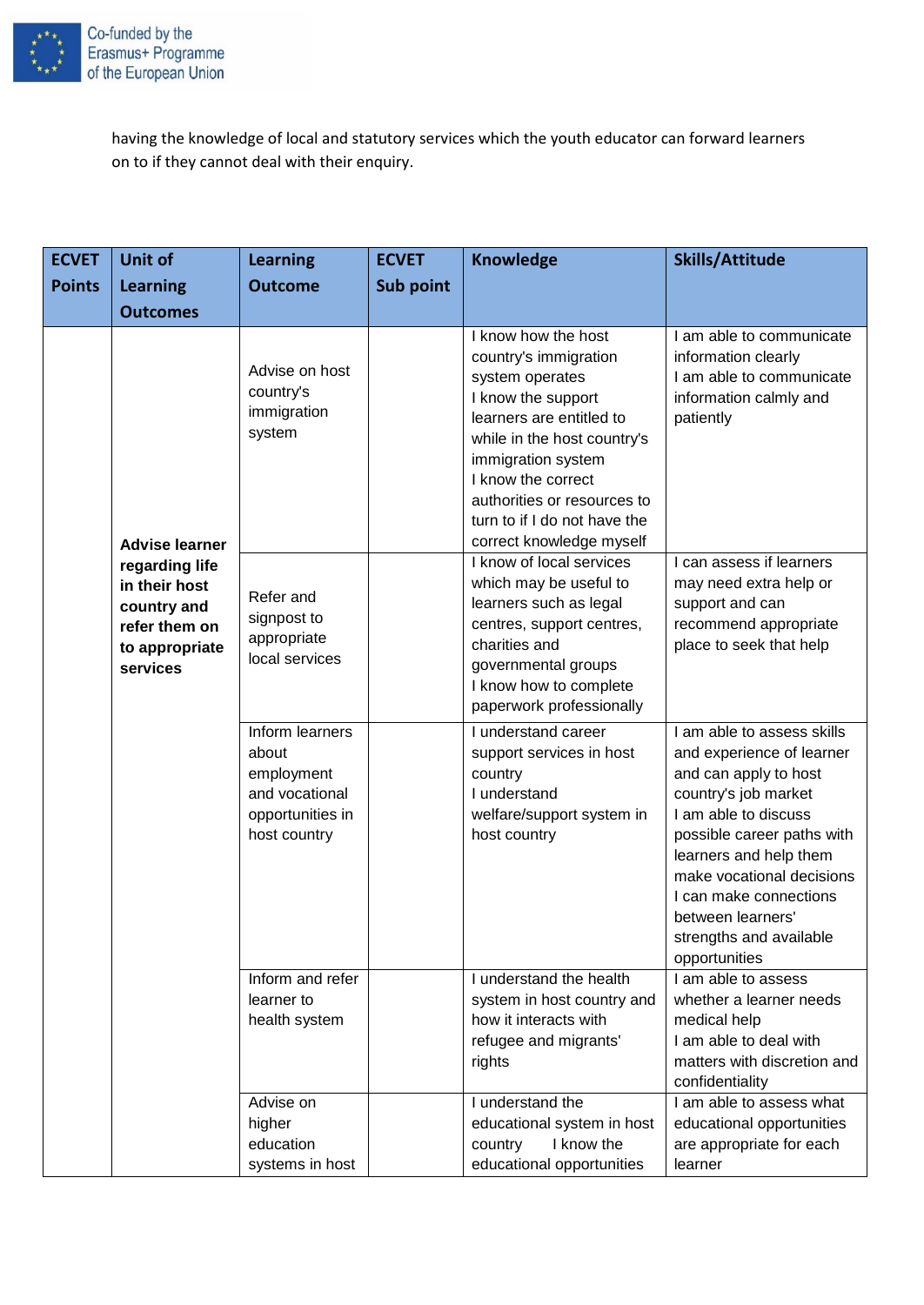

| country                                                                                                                                                        | in host country for young<br>refugees/migrants                                                                                                                                                                                                                                                      |                                                                                                                                                                                                                            |
|----------------------------------------------------------------------------------------------------------------------------------------------------------------|-----------------------------------------------------------------------------------------------------------------------------------------------------------------------------------------------------------------------------------------------------------------------------------------------------|----------------------------------------------------------------------------------------------------------------------------------------------------------------------------------------------------------------------------|
| Maintain<br>confidentiality<br>and discretion                                                                                                                  | I know the importance of<br>confidentiality when<br>working with young<br>refugees and migrants<br>I know when it is<br>appropriate to disclose<br>details of a learners'<br>situation with colleagues<br>and knowledge of who the<br>appropriate colleagues are                                    | I can speak with sensitivity<br>when discussing personal<br>issues affecting learners<br>I can use direct and<br>indirect questions in order<br>to gain the relevant<br>information to help the<br>learner                 |
| Basic IT and<br>digital literacy                                                                                                                               | I know the IT skills<br>necessary to complete<br>tasks such as completing<br>online forms and using<br>search engines                                                                                                                                                                               | I am able to use IT<br>software and online tools<br>effectively                                                                                                                                                            |
| Conduct<br>research to<br>respond to<br>learners'<br>enquiries                                                                                                 | I know how to undertake<br>research online to answer<br>questions posed by the<br>learners<br>I know the network of<br>organisations which can<br>be consulted to address<br>common questions posed<br>by learners                                                                                  | I am able to use problem<br>solving and research skills                                                                                                                                                                    |
| Liaise<br>appropriately<br>with people who<br>work with or are<br>responsible for<br>the learners<br>(e.g.<br>parents/carers/<br>guardians/socia<br>I workers) | I know the importance of<br>good relationships with<br>those responsible for<br>learner<br>I know the importance of<br>clear and transparent<br>communication with those<br>responsible for learners<br>I know how to address and<br>resolve conflict                                               | I can communicate clearly<br>and consistently<br>I can forge good<br>relationships with external<br>parties                                                                                                                |
| Advise on<br>housing and<br>social welfare<br>system in host<br>country                                                                                        | I understand the housing<br>services in host country<br>and the relevant<br>entitlements for learners<br>I understand the social<br>benefits system in host<br>country and the relevant<br>entitlements for learners<br>I know how to navigate<br>bureaucratic processes<br>efficiently and quickly | I can communicate<br>complicated information<br>clearly<br>I can<br>communicate complicated<br>information patiently<br>I can use problem solving<br>and research to ensure I<br>am advising the learners<br>appropriately |
| Encourage the<br>learner to                                                                                                                                    | I know the appropriate<br>level of help I should give                                                                                                                                                                                                                                               | I can assess the abilities<br>of a learner and decide                                                                                                                                                                      |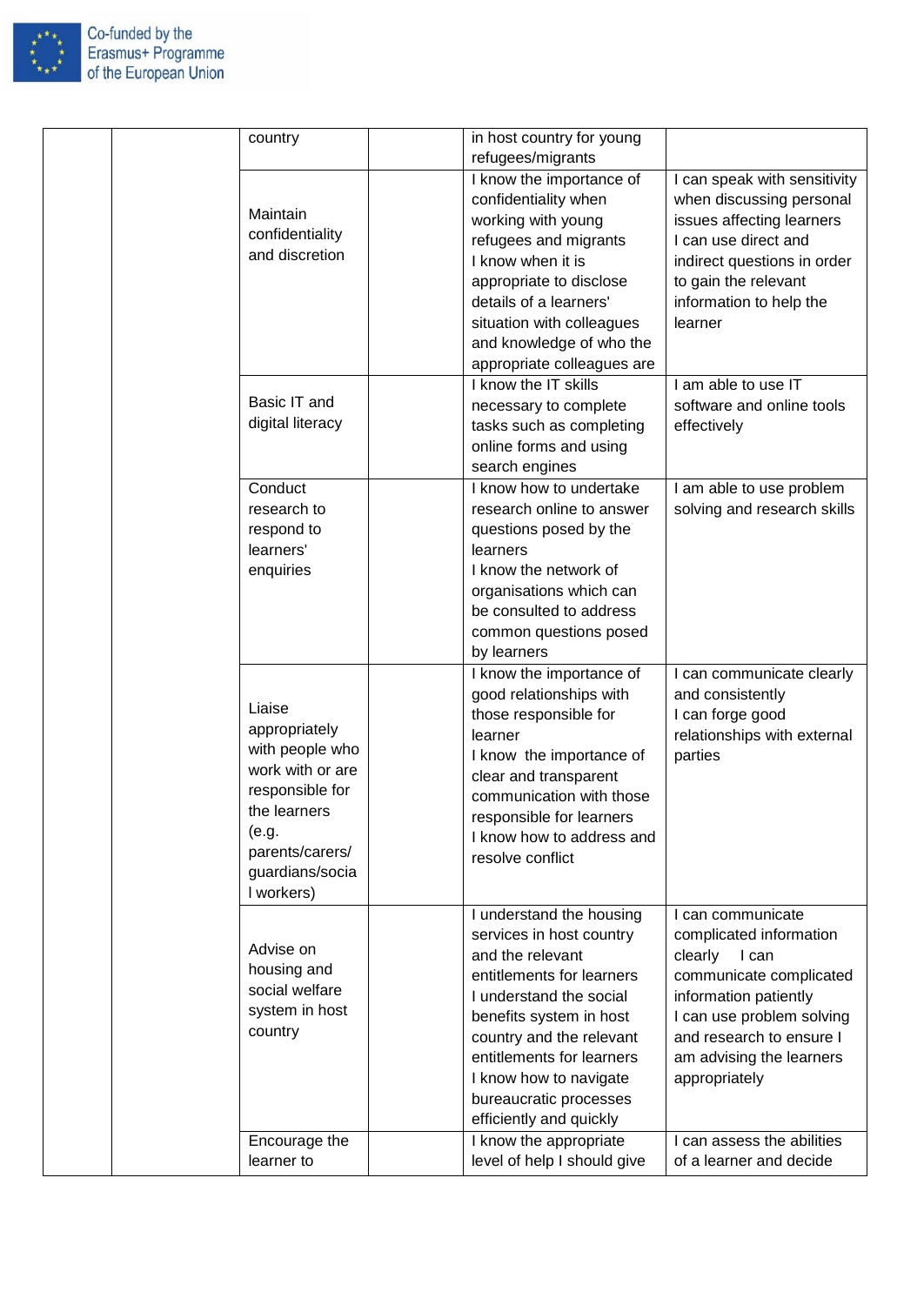

| attempt to      | the learners                | when it is appropriate to |
|-----------------|-----------------------------|---------------------------|
| complete a task | I know the importance of    | encourage them to         |
| for themselves  | equipping learners with the | complete work for         |
|                 | knowledge and skills to     | themselves                |
|                 | complete tasks              |                           |
|                 | themselves                  |                           |

#### <span id="page-23-0"></span>**6 Tailor support to different individuals**

- 6.1 Demonstrate awareness and sensitivity towards political situation in learners' home country
- 6.2 Aware of common mental health difficulties experienced by young refugees and migrants and how they may affect the learners' abilities
- 6.3 Assess individual needs and be responsive to individual situations
- 6.4 Encourage individuals and give hope
- 6.5 Help learners make plans for their future
- 6.6 Monitor wellbeing of learners and conduct check-ins

Unit Learning Outcome 6 focuses on the ability of the youth educator to offer tailored support to individual learners.

The importance of this competency unit was emphasised throughout the survey. The process of seeking asylum and/or going through an immigration system is often considered dehumanising and has been linked to mental health difficulties, therefore it is important that a youth educator is able to counterbalance this experience by treating each individual with respect and recognising them as unique people. This involves making an effort to get to know the learners and communicating with them in a way which is appropriate to their personality.

Furthermore, it was deemed important that a youth educator should be able to work with a broad range of learners, each with varying journeys, backgrounds and abilities and that they should be able to see the potential in all learners and provide them with support tailored to their needs.

In our survey there was a noticeable emphasis on the importance of a youth educator's competency in identifying and possessing knowledge relating to common mental health difficulties experienced by young refugees and migrants. This highlights the pastoral role that many youth educators indicated that had to adopt, as well as highlighting the vulnerability of this demographic of young people and the huge responsibility youth educators take on as part of their role. It is therefore important that the youth educator is aware of the importance of checking in on students who may be at risk or who may be struggling.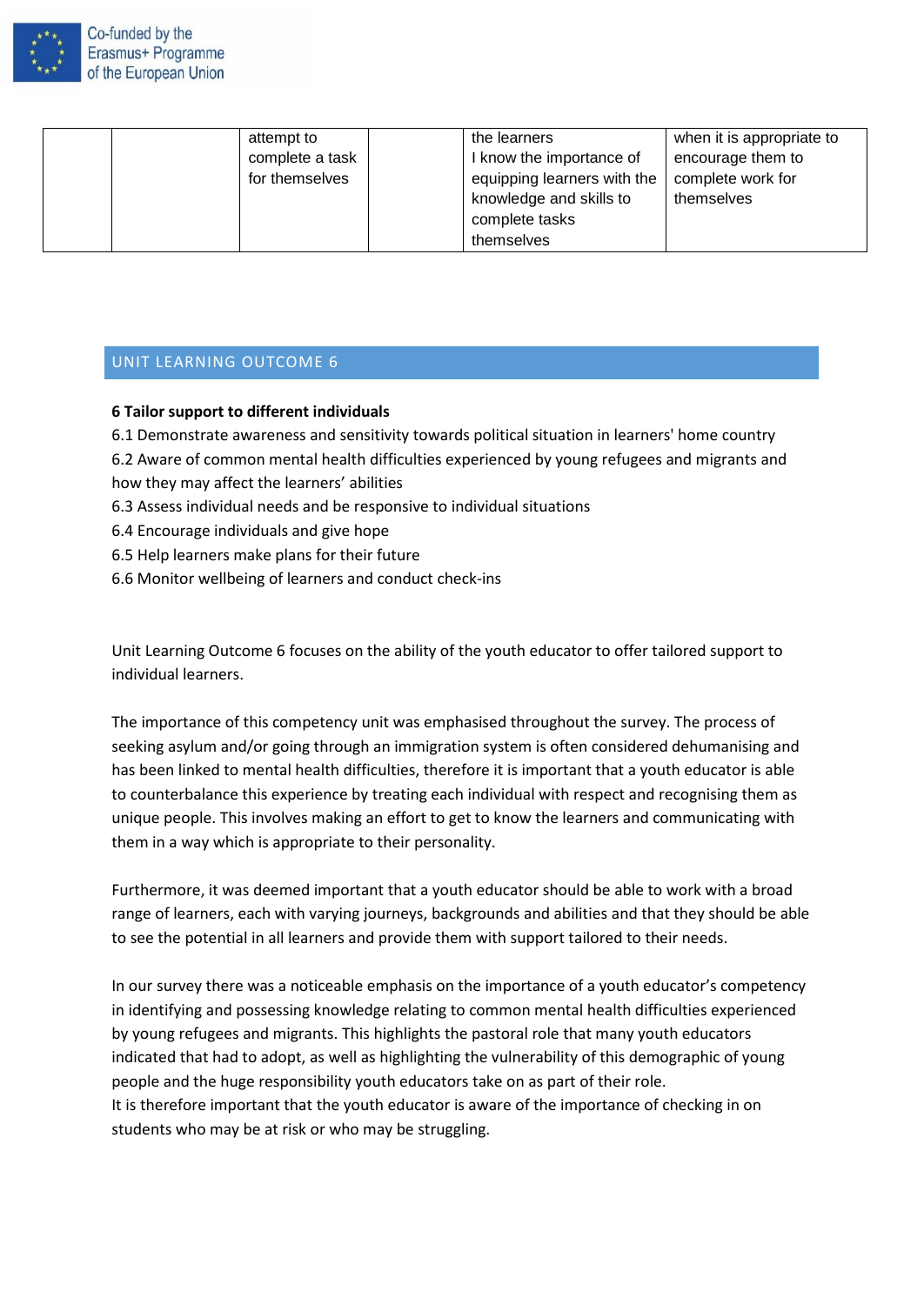

| <b>ECVET</b>  | <b>Unit of</b>                                        | <b>Learning</b>                                                                                                                                                                         | <b>ECVET</b>     | <b>Knowledge</b>                                                                                                                                                                                                                                                                                                                                      | <b>Skills/Attitude</b>                                                                                                                                                                                                                                                                                                                                                            |
|---------------|-------------------------------------------------------|-----------------------------------------------------------------------------------------------------------------------------------------------------------------------------------------|------------------|-------------------------------------------------------------------------------------------------------------------------------------------------------------------------------------------------------------------------------------------------------------------------------------------------------------------------------------------------------|-----------------------------------------------------------------------------------------------------------------------------------------------------------------------------------------------------------------------------------------------------------------------------------------------------------------------------------------------------------------------------------|
| <b>Points</b> | <b>Learning</b>                                       | <b>Outcome</b>                                                                                                                                                                          | <b>Sub point</b> |                                                                                                                                                                                                                                                                                                                                                       |                                                                                                                                                                                                                                                                                                                                                                                   |
|               | <b>Outcomes</b>                                       |                                                                                                                                                                                         |                  |                                                                                                                                                                                                                                                                                                                                                       |                                                                                                                                                                                                                                                                                                                                                                                   |
|               | <b>Tailor support</b><br>to different<br>individuals' | Demonstrate<br>awareness of<br>political<br>situation in<br>learners' home<br>countries and<br>can<br>communicate<br>with sensitivity<br>regarding this<br>topic                        |                  | I understand the situation<br>in learners' home countries<br>and can understand how<br>this might affect the<br>learners' mental health<br>and their motivation<br>towards their work and<br>other activities<br>I understand how the<br>learners may have been<br>affected by events in their<br>home country                                        | I am able to communicate<br>discreetly and sensitively<br>in issues regarding the<br>status of the learners'<br>home country<br>I can respect the learners'<br>decisions regarding<br>whether or not they wish<br>to discuss the political<br>situation in their home<br>country                                                                                                  |
|               | needs                                                 | Aware of<br>common mental<br>health<br>difficulties<br>affecting young<br>refugees and<br>migrants and<br>how they might<br>affect the<br>learners'<br>abilities and<br>their wellbeing |                  | I know the typical mental<br>health issues associated<br>with experiences of young<br>refugees and migrants<br>I know what the<br>appropriate referral<br>process is if I'm concerned<br>about the mental health of<br>the learner<br>know how to communicate<br>in a manner that is<br>sensitive towards those<br>with mental health<br>difficulties | I can identify potential<br>triggers to learners' mental<br>health and am able to<br>minimise their exposure to<br>those triggers<br>I can communicate<br>sensitively and discreetly<br>with those who may be<br>experiencing mental<br>health difficulties<br>I can assess when<br>learners may require<br>professional assistance<br>due to their mental health<br>difficulties |
|               |                                                       | Assess<br>individual needs<br>and is<br>responsive to<br>individual<br>situations                                                                                                       |                  | I understand the broad<br>breadth of experiences of<br>the learners<br>know how to address each<br>case with equal respect<br>and importance                                                                                                                                                                                                          | Can talk to all learners<br>equally regardless of their<br>country of origin or other<br>distinguishing features                                                                                                                                                                                                                                                                  |
|               |                                                       | Encourage<br>individuals and<br>give hope                                                                                                                                               |                  | I know coaching and<br>mentoring techniques<br>I understand importance of<br>empowering learners to<br>fulfil their potential<br>I know positive affirmation<br>techniques                                                                                                                                                                            | I am able to speak in an<br>encouraging manner<br>I am able to see the<br>positive qualities of<br>learners and can<br>encourage them to build<br>upon them<br>I can empower learners to<br>believe in and realise their<br>own potential                                                                                                                                         |
|               |                                                       | Help learners<br>make plans for<br>their future                                                                                                                                         |                  | I know how to break down<br>long term plans into a<br>series of realistic steps                                                                                                                                                                                                                                                                       | I can assess the learners'<br>ability to achieve certain<br>goals and can break down                                                                                                                                                                                                                                                                                              |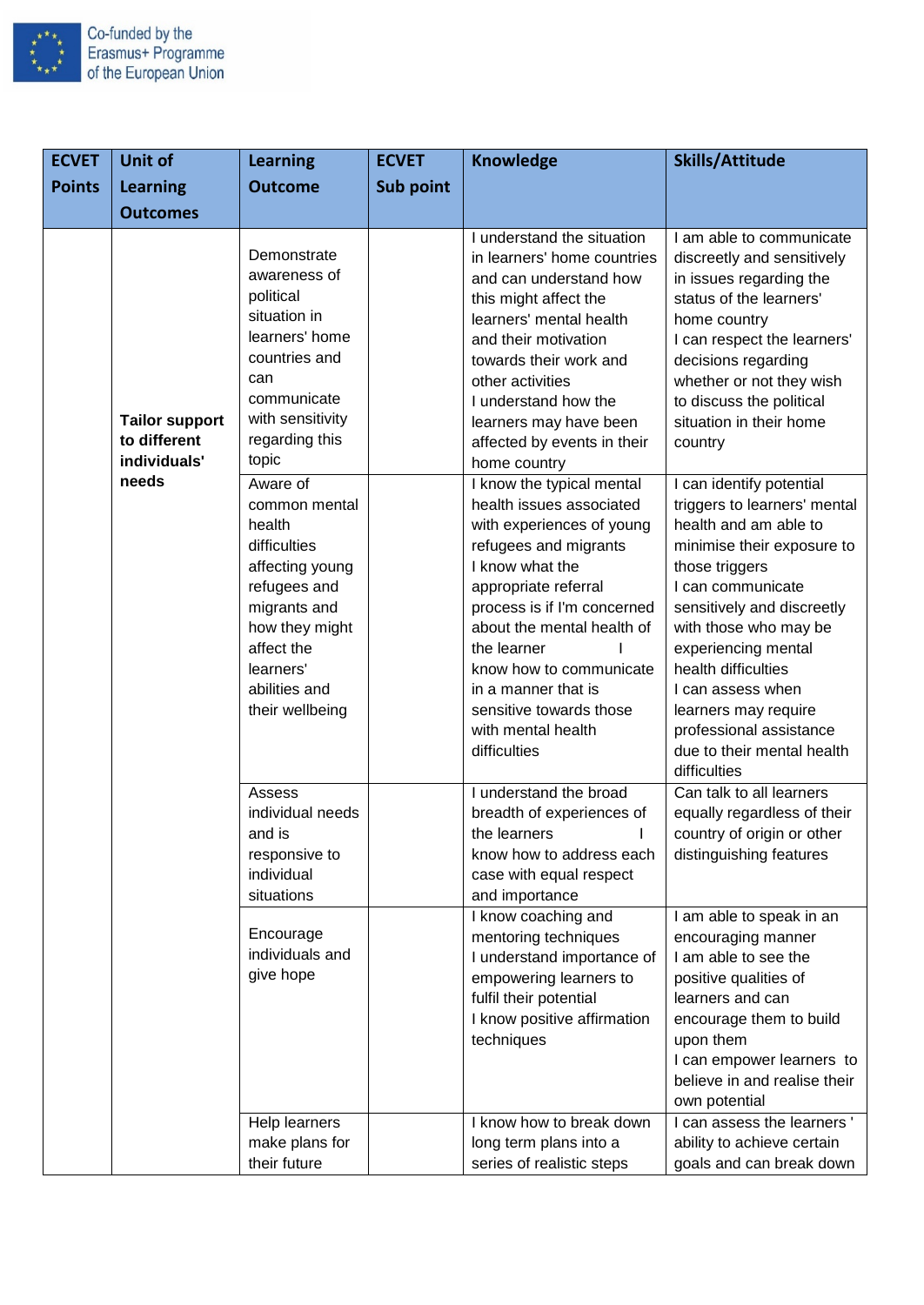

|                                                                         | and goals<br>understand the importance<br>of setting realistic goals                                                                                                                                                                                                                                                                         | the steps accordingly                                                                                                                                                                                                                                                                                                                                                                     |
|-------------------------------------------------------------------------|----------------------------------------------------------------------------------------------------------------------------------------------------------------------------------------------------------------------------------------------------------------------------------------------------------------------------------------------|-------------------------------------------------------------------------------------------------------------------------------------------------------------------------------------------------------------------------------------------------------------------------------------------------------------------------------------------------------------------------------------------|
| <b>Monitor</b><br>wellbeing of<br>learners and<br>conduct check-<br>ins | and targets<br>I know organisational<br>techniques for monitoring<br>learners' progress and<br>wellbeing<br>I know appropriate<br>techniques to discuss<br>concerns and problems<br>with learners<br>know safeguarding<br>techniques and policies<br>I know when it is<br>appropriate to share<br>knowledge and concerns<br>among colleagues | am able to identify<br>changes in a learners'<br>mood which indicates a<br>change in their wellbeing<br>I am able to keep clear<br>notes regarding learners'<br>progress<br>I am able to conduct<br>proper safeguarding<br>techniques if concerned<br>about a learners' wellbeing<br>I am able to act sensitively<br>and discreetly and to<br>uphold confidentiality<br>when dealing with |
|                                                                         |                                                                                                                                                                                                                                                                                                                                              | personal information                                                                                                                                                                                                                                                                                                                                                                      |

#### <span id="page-25-0"></span>7. **Understand the boundaries and purpose of the role (positioning)**

- 7.1 Recognise power dynamics
- 7.2 Communicate appropriately with learners
- 7.3 Adhere to boundaries
- 7.5 Behave appropriately in an intercultural context
- 7.6 Maintain own wellbeing

Unit Learning Outcome 7 focuses on the way in which the youth educator positions themselves in relation to their learners.

The point of this Unit is to ensure that the youth educator can demonstrate an understanding of appropriate behaviour regarding their relationship with the learners.

Youth educators become involved in this area of work for many different reasons, however our survey suggested that there needed to be a way of ensuring that they all understood the purpose of their role and the appropriate behaviour to adopt. Many respondents cited a proper understanding of boundaries as being an important competency, both as a means of protecting the learner and of protecting the youth educator.

Many of the respondents also suggested that they struggled to understand the limits of their role, or struggled to resist becoming too invested in the lives of their learners. Therefore we thought it was essential that the competency profile should include techniques for self-reflection and preservation to protect the youth educator from becoming overwhelmed by their work and to safeguard the learner from developing an unhealthy relationship of dependency on the youth educator.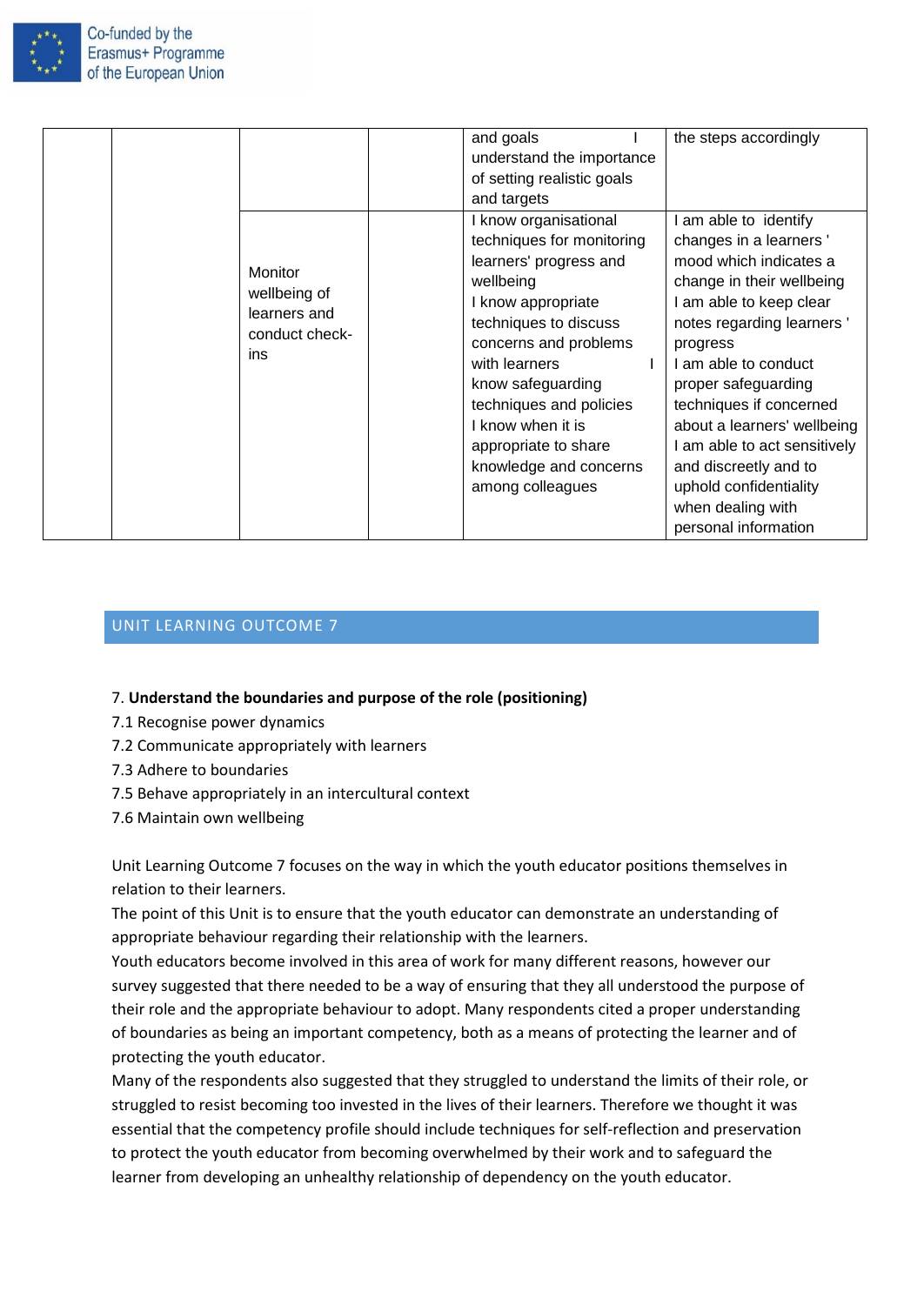

| <b>ECVET</b>  | <b>Unit of</b>                                                                     | <b>Learning</b>                                                  | <b>ECVET</b> | <b>Knowledge</b>                                                                                                                                                                                                                                                                                                   | <b>Skills/Attitude</b>                                                                                                                                                                                                                                                                                                        |
|---------------|------------------------------------------------------------------------------------|------------------------------------------------------------------|--------------|--------------------------------------------------------------------------------------------------------------------------------------------------------------------------------------------------------------------------------------------------------------------------------------------------------------------|-------------------------------------------------------------------------------------------------------------------------------------------------------------------------------------------------------------------------------------------------------------------------------------------------------------------------------|
| <b>Points</b> | <b>Learning</b>                                                                    | <b>Outcome</b>                                                   | Sub point    |                                                                                                                                                                                                                                                                                                                    |                                                                                                                                                                                                                                                                                                                               |
|               | <b>Outcomes</b>                                                                    |                                                                  |              |                                                                                                                                                                                                                                                                                                                    |                                                                                                                                                                                                                                                                                                                               |
|               | <b>Understand</b><br>the boundaries<br>and purpose<br>of the role<br>(positioning) | Recognise<br>power<br>dynamics                                   |              | I understand what<br>behaviour is appropriate<br>towards students<br>I know and am awareness<br>of implicit power dynamics<br>between youth educator<br>and learners                                                                                                                                               | I can show awareness and<br>understanding of power<br>dynamics implicit in role of<br>youth educator and can<br>interact with learners in a<br>way which makes<br>boundaries clear while still<br>showing respect and<br>empathy towards learners<br>I can maintain a respectful<br>attitude towards learners<br>at all times |
|               |                                                                                    | Communicate<br>appropriately<br>with learners                    |              | I know appropriate<br>language to use when<br>addressing learners<br>I know techniques for<br>responding to learners<br>who describe situations of<br>extreme hardship and<br>trauma<br>I know what information is<br>appropriate and<br>inappropriate to share with<br>the learners regarding my<br>personal life | Able to use appropriate<br>professional language<br>Can respond appropriately<br>to students who have<br>experienced trauma<br>Can maintain a calm<br>disposition when dealing<br>with students                                                                                                                               |
|               |                                                                                    | Adhere to<br>boundaries                                          |              | I know appropriate<br>protocol regarding use of<br>social media and<br>photography around<br>learners<br>I know the boundaries<br>between learners and<br>youth educator as set out<br>in my organisation's'<br>guidelines<br>I know why appropriate<br>boundaries are important<br>and should be respected        | I can maintain a high level<br>of professional conduct in<br>interactions<br>I can show respect for<br>boundaries between youth<br>educator and learners                                                                                                                                                                      |
|               |                                                                                    | <b>Behave</b><br>appropriately in<br>an intercultural<br>context |              | I understand different<br>cultural attitudes towards<br>gender, religion, social<br>conduct in common<br>refugee and migrant<br>countries of origin<br>I know how to dress                                                                                                                                         | I can act in a manner<br>which is mindful and<br>respectful of cultural<br>background of learners                                                                                                                                                                                                                             |